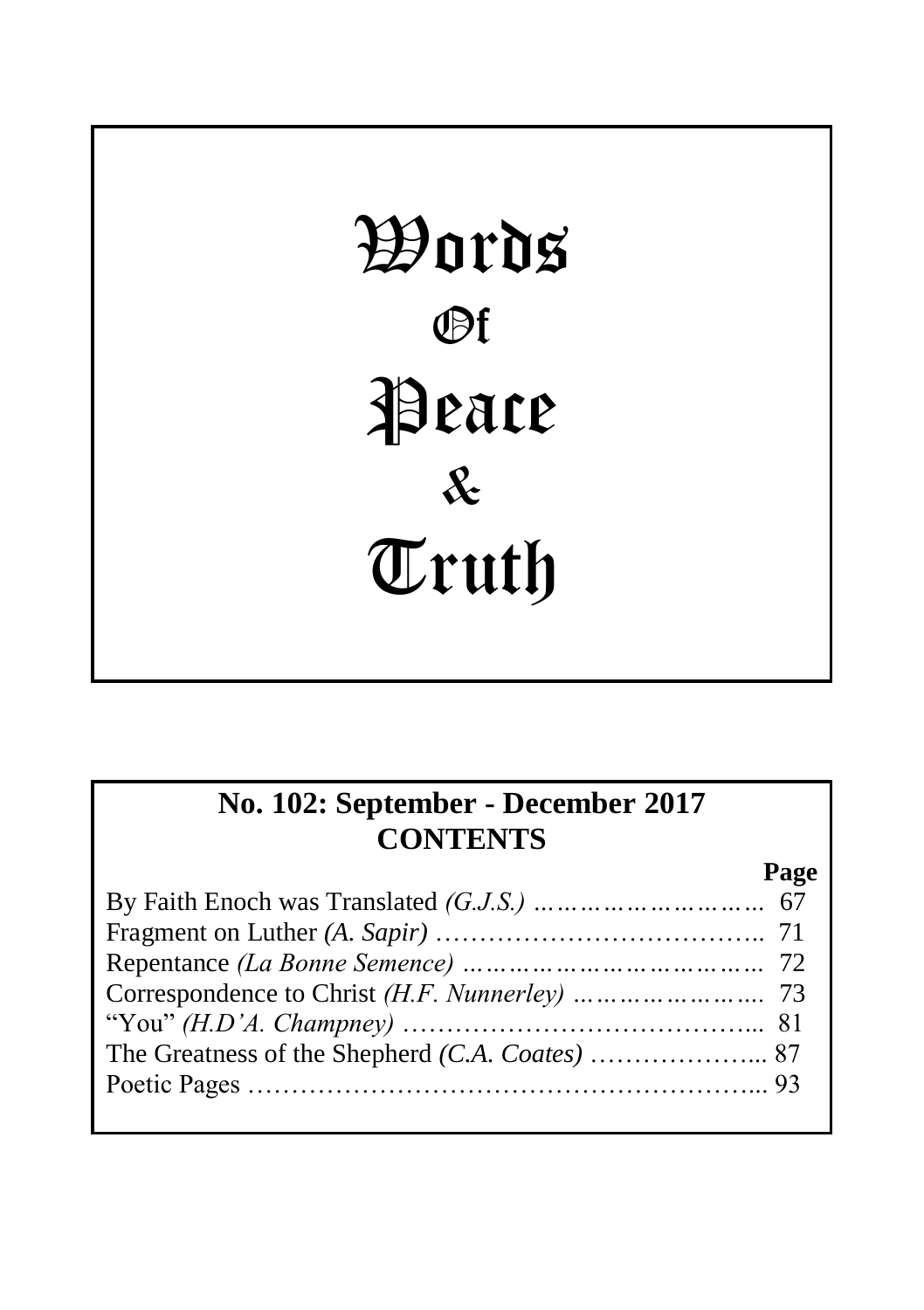## **WORDS OF PEACE & TRUTH** *(Esther 9:30; see also Zechariah 8:19 and Jeremiah 33:6)* **No. 102: September – December 2017 Editorial**

"And now they will be hindered in nothing that they meditate doing" (Genesis11:6). This is how God assessed the state of the human race when they attempted to build themselves – God was left out – "a city and a tower, the top of which may reach to the heavens<sup>"</sup>

We are probably only too aware of the recent and continuing avalanche of immoral practices being justified and promoted (even, alas, by some churches) and now including freedom of "gender identity." But I have just learned of an addition to the growing list of projects which must be abominable in the sight of Him by Whom actions are weighed (1 Samuel 2:3), namely the proposed setting up of a church of artificial intelligence with the aim of developing and promoting the realisation of a godhead based on artificial intelligence.

No doubt all such moves will have the result foretold in Psalm 2: "He that sitteth in the heavens shall laugh; the Lord shall have them in derision." But in the meantime, do we not groan at the folly, blindness and impudence of man and tremble at the dreadful climax of it all, which will be reached after the Lord has called His church up out of this scene to be forever with Himself?

But "Thou wilt keep in perfect peace the mind that is stayed on Thee" (Isaiah 26:3). While warning those around us of judgment to come, let us be occupied with all that is lovely in our Lord Jesus Christ while we wait and watch for His return. *G.S.B.*

*Editor: Geoffrey Bacon, 58 Byron Avenue, Coulsdon, Surrey, England.CR5 2JR Website: [www.wordsofpeaceandtruth.co.uk](http://www.wordsofpeaceandtruth.co.uk/) E-Mail: [bacon707@btinternet.com](mailto:bacon707@btinternet.com) Tel: 020-8660.2915*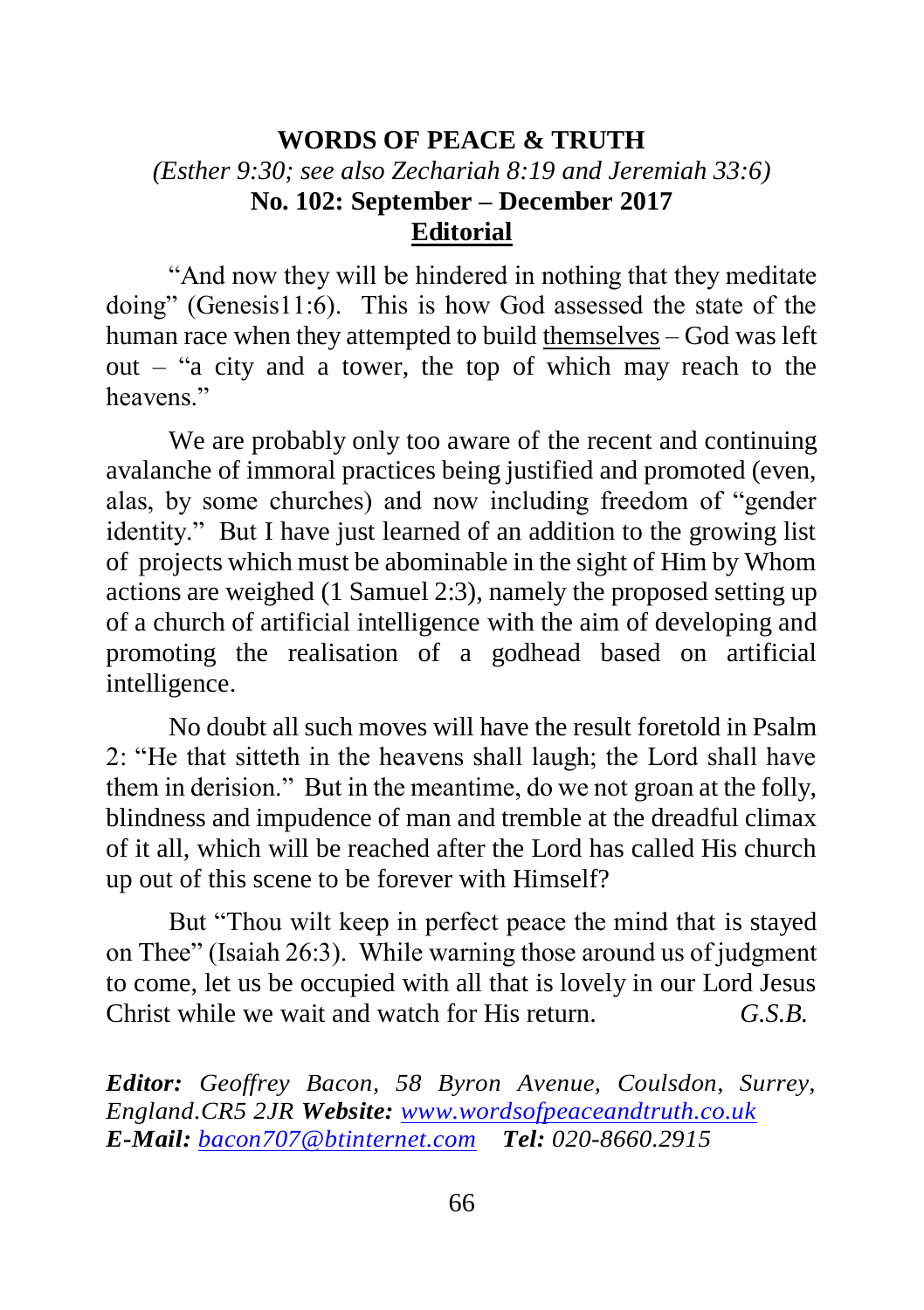## **BY FAITH ENOCH WAS TRANSLATED**

IN the brief notices of the patriarch Enoch there are four things brought into prominence, which set forth that which ought to be true of us who compose the church of which he was a type; the last of which stands at the top of this paper.

These four things are as follows, namely:

- 1. Enoch walked with God (Gen. 5:22);
- 2. He had this testimony, that he pleased God (Heb. 11:5);
- 3. He prophesied concerning the ungodly (Jude 14:15);
- 4. By faith he was translated. (Heb. 11:5).

1. Enoch walked with God. Wonderful dignity conferred upon Enoch, amid all the results of the fall, to "walk *with God."*

It is said of the other patriarchs in this Genesis 5 that they "lived" and they "died" only; but of our patriarch it is added that "he walked with God," and that "he was not, for God took him." How different the characters indicated by these notices of the men of those early days, and how instructive! They are all men of the line of Seth, yet of most it is said he "lived" so long, and then he died; of one only that he walked with God and that he did not taste of death.

Is it so, that men of God may live and die upon this earth, and never reach the privilege of walking with God? And should this content our hearts?

Ah! but to walk with God one must be agreed with Him; for, "Can two walk together, except they be agreed?" *(Amos 3:3)* No! this is impossible. And to be agreed with God we must give up our own will and ways, for it is not reasonable to expect that God should give up His, nor could we desire it.

Enoch then must have yielded his will to God, and this he did by faith, for he pleased God, and without faith is impossible to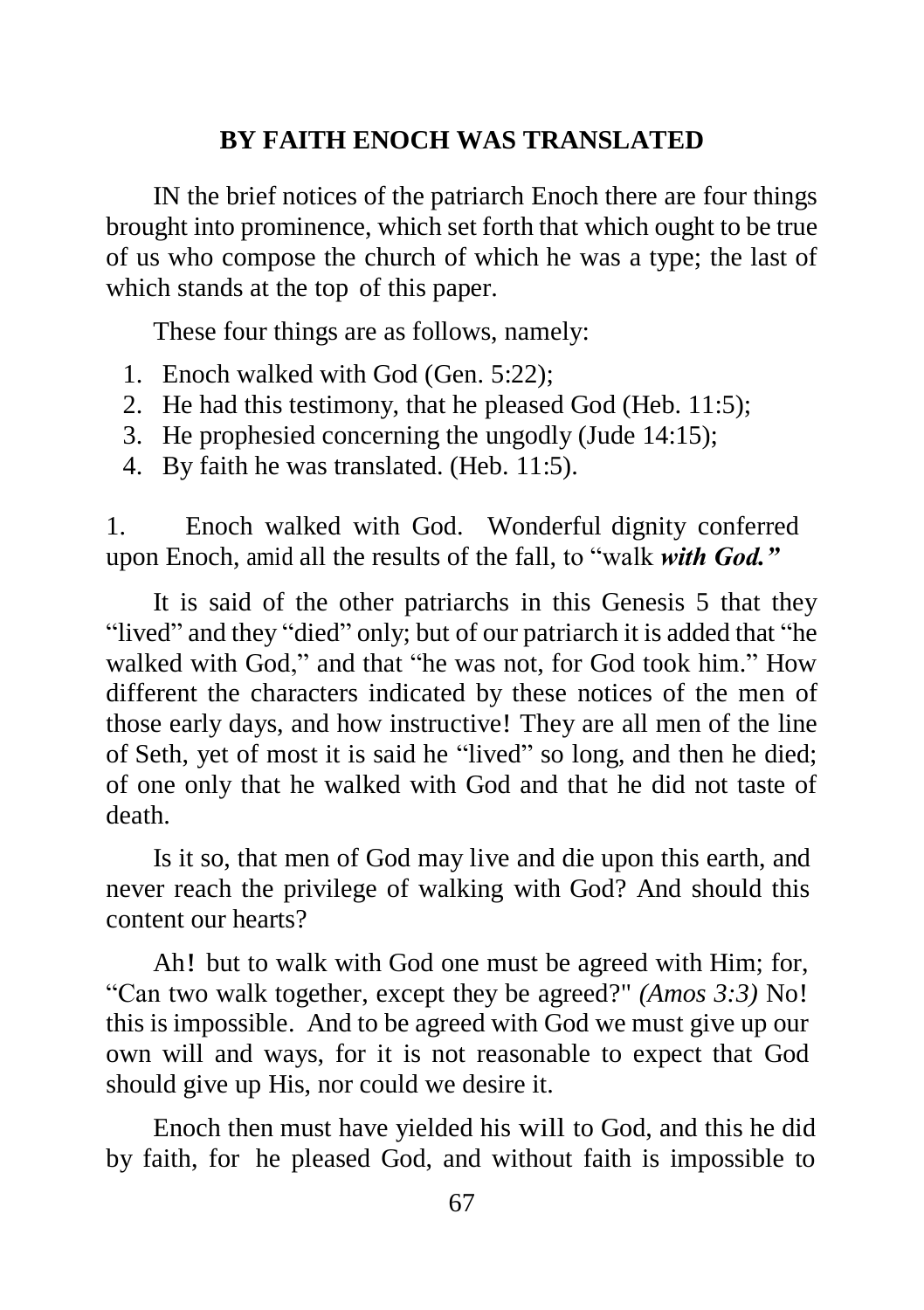please Him *(Heb. 11:6)*. Moreover, he walked with God for three hundred years, and amid all the cares of family life, which in his case formed no hindrance to such a walk.

2. He had this testimony that he pleased God. This is the result of the walk with God, who never withholds this testimony from those who do walk with Him. It is not a testimony of acceptance; *that* Abel had in common with all who offer the more excellent sacrifice, but of acceptability; a testimony which God delights to render, and which every godly soul covets.

Paul desired the maintenance of it when he said, "Wherefore we labour, that, whether present or absent, we may be agreeable to him" (2 Cor. 5:9). It is here shown to be a testimony dependent upon ourselves and our walk, and not upon the sacrifice by which we approach God. Paul laboured for it. He would fain have ever this testimony, and could not be satisfied without it.

The blessed Lord Jesus Christ desires it, and counts upon our valuing it. He says, "I will not leave you comfortless: I will come to you." And, "He that hath my commandments, and keepeth them, he it is that loveth me: and he that loveth me shall be loved of my Father, and I will love him, and will manifest myself unto him." Again. "If a man love me, he will keep my words: and my Father will love him, and we will come unto him, and make our abode with him" (John 14:18, 21, 23). Here the manifestation of Christ to the soul, and the abiding of the Father and the Son, is made contingent upon obedience and love. And these manifestations are the expression of the good pleasure that the Father and the Son have in the one to whom they are made.

How marvellous this intercourse between the soul and those who, though known and loved, are unseen! How the soul that has tasted it delights in it! More marvellous still the thought that the Father and the Son delight in it; and that He who has prepared a mansion for us up there, desires nothing less than that we should prepare for Him a mansion (abode) down here in these poor hearts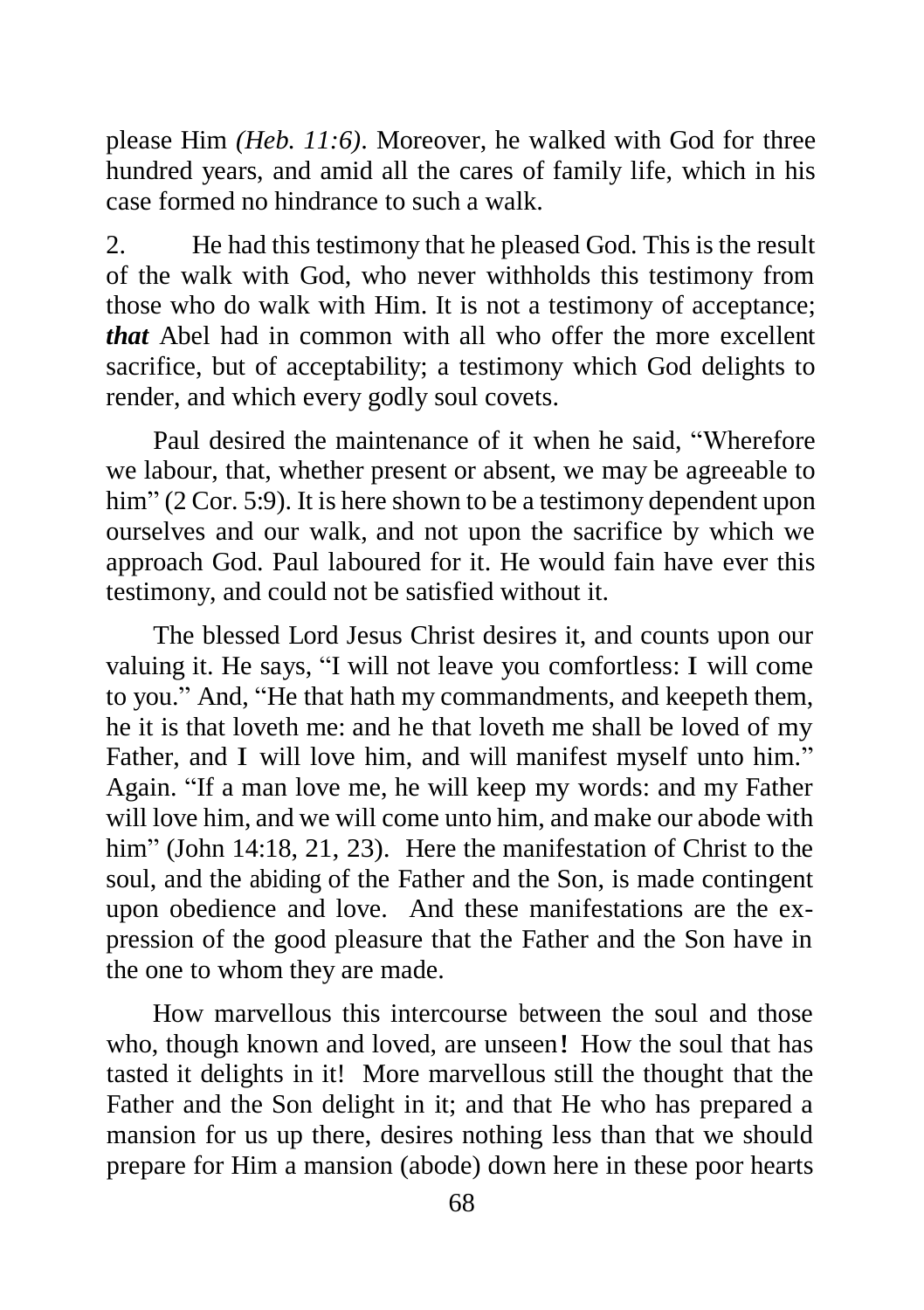of ours. We need indeed to be strengthened with might by His Spirit in the inner man, that Christ may dwell thus in our hearts by faith. And in this way we do get the testimony that we please Him; and thus are enabled still to walk on with Him by faith.

3. But Enoch held out a testimony to the poor world through which he passed, warning it of God's displeasure with its course, and of coming judgment. "Behold, the Lord cometh with ten thousands of his saints, to execute judgment upon all; and to convince all that are ungodly among them of all their ungodly deeds which they have ungodly committed, and of their hard speeches which ungodly sinners have spoken against him" (Jude 14, 15).

This, the word of his testimony to the world, he received from God, as the sense of his own acceptability came from Him. With an assured sense of this he maintained a testimony of coming judgment, which was afterwards taken up by Noah, and which the flood in Noah's day doubtless partially fulfilled; but it is couched in such terms that it passes over to judgment yet future, and which is the subject of the church's testimony to the world in the present day.

How little the world believe that all their ungodly deeds, and all their hard speeches against Him, are about to be brought into judgment – that they themselves shall be convinced of them! And so it is written of the men before the flood, "They *knew not* until the day that Noah entered into the ark, when the flood came and destroyed them *all."* Why did they not know? Had not Noah preached for one hundred and twenty years before the flood came? Ah yes; but they did not believe, and therefore they did not know, until the event foretold happened, and *then* they knew, although they did not believe. "*Thus* shall it be in the coming day," is the testimony of One who speaks with unerring wisdom and precision. Alas for those who believe not, and whom that day overtakes!

4. But all is not yet said of Enoch who walked with God by faith, and by faith held out his testimony to the judgment of the world.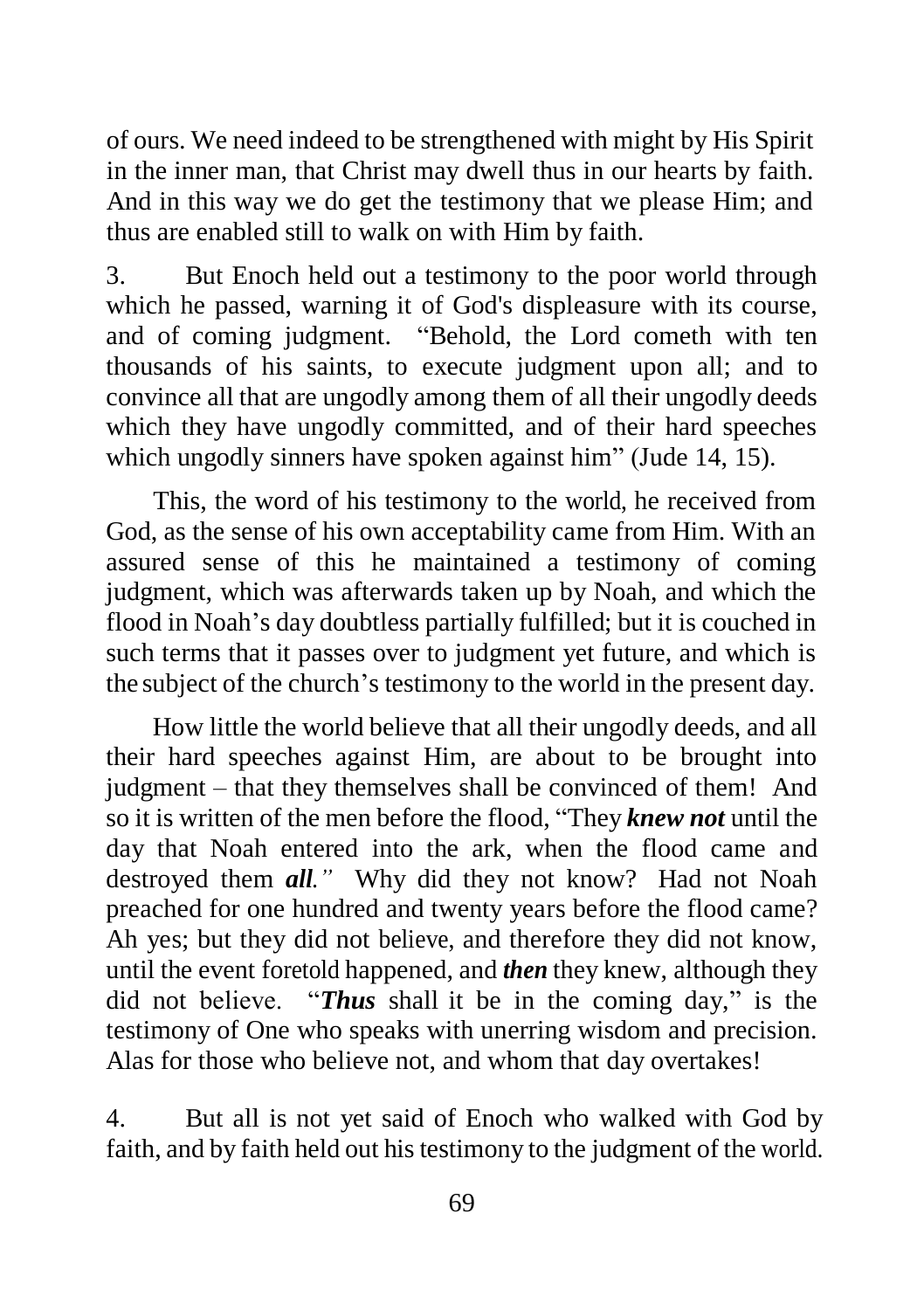There is still another remarkable act of faith recorded of him. "By faith Enoch was translated that he should not see death" (Heb. 11:5). How could this possibly be accredited as an act of faith to Enoch? Did faith spread her pinions and bear the patriarch out of the scene in which he had walked for three hundred years, and from the death that might naturally have been expected to terminate it? Is this within faith's province? If so, would not many a saint thus fly away and be at rest? Ah, no; faith can accomplish` no such achievement. This belongs to God's power, and so it written, "God took him;" and "He was not found because God had translated him."

But it *is* within the province of faith to believe God; and God is able to reveal His mind about any subject He chooses to His saints; and as He had already revealed to Enoch that he was well-pleasing to Him, and that judgment was coming upon the world; so now He reveals to him that he should not taste death, but should be translated without dying. And Enoch believed it, and lived in the power of the expectation of it, and was patiently awaiting it when it came to pass; and so it is written, "By *faith* he was translated," and in this way it is accredited to him as an act of faith.

This is evident inasmuch as there can be no faith without a basis for it, and faith's basis is in God and His word. Faith does not believe what *it likes* and it comes to pass. It is no act of the human mind. Whatever this may be called, it is not faith as God speaks of it. Faith must have God to lay hold of. It believes that He is what He is, a rewarder of them that diligently seek Him. It rests with the most profound confidence upon every word of God.

And, beloved brethren, *we* have a word of a similar character for our faith. Here it is.

"For the Lord himself shall descend from heaven with a shout, with the voice of the archangel, and with the trump of God: and the dead in Christ shall rise first: then we which are alive and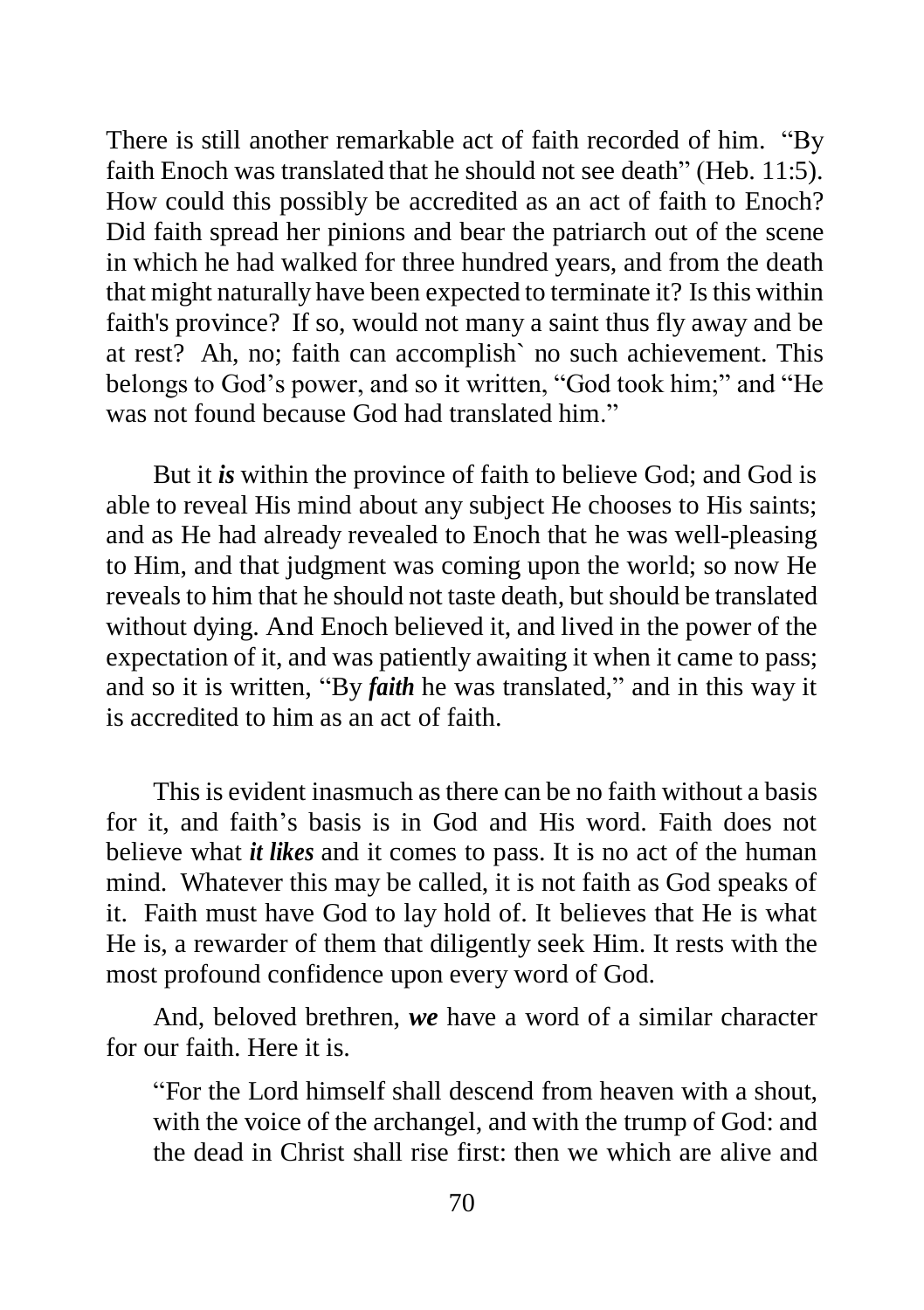remain shall be caught up together with them in the clouds, to meet the Lord in the air: and so shall we ever be with the Lord" (1 Thess. 4:16, 17.)

Do we believe it? Are we living in the power of it and patiently awaiting it; enduring all things in the immediate prospect of it? Shall we be expecting Him when He comes?

Come He assuredly will, and at the word of command, *all* the saints shall be caught up: not one of those who compose the church, which is His body, shall be left behind. *His power* accomplishes this. The serried ranks of the dead are marshalled, the bodies of the living changed, and all together go up to meet Him in the clouds.

But will it be accredited to each as an act of faith? Many have died in the faith of it, and their faith will surely be accredited. But Enoch's act of faith is open to all those who alive and remain until He comes. Now while all are caught up, it is solemnly possible that of some – perhaps of few – only it will be said, By faith he was translated. Should we like it to be said of us? May each heart answer before the Lord. If there is affection enough to desire it, He is able to make it true in us for His glory.

> *G. J. S., quite possibly G.J. Stewart (1840-1918). Reproduced from "Voice to the Faithful" Vol. XXIII (1889).*

#### **FRAGMENT**

Luther found peace for his troubled conscience in Jesus as the righteousness of God. And because Jesus had become all in all to him he laid such stress on the Bible, where he had found Jesus. It was Jesus who riveted his heart, and it was Jesus on whose account and in whom he felt, as he expressed it, wedded to the Bible. For higher than the Bible is – not reason, not the Church, but – the Holy Ghost, who reveals Christ in the written word, so that it becomes to us, what it truly is, the word of God, the voice of the Beloved.

*A. Sapir.*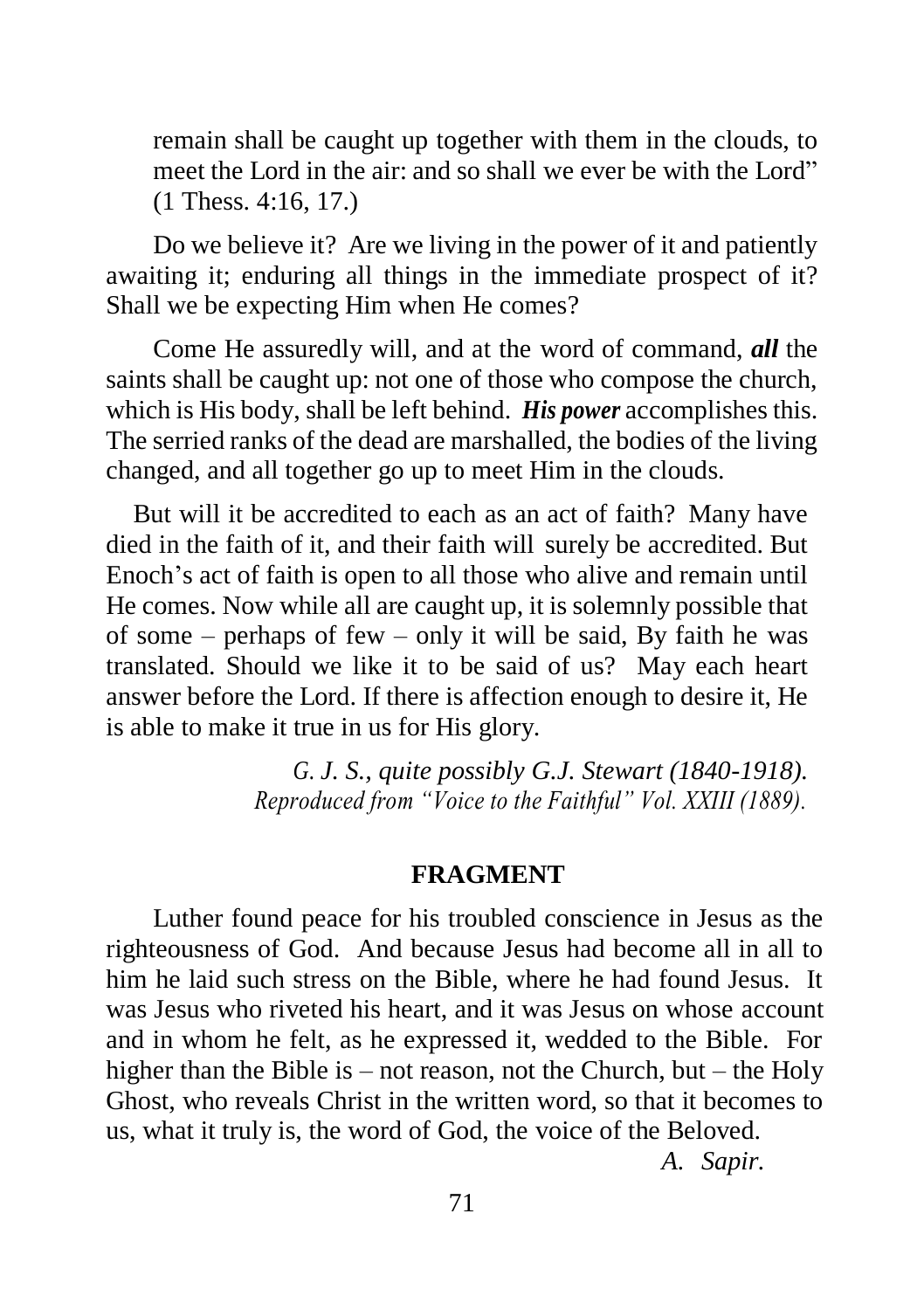#### **REPENTANCE**

*"He that covereth his transgressions shall not prosper; but whoso confesseth and forsaketh them shall obtain mercy" (Proverbs 28:13).*

Repentance is the perception of the moral disorder in which we are by nature. It is the awakening of the conscience, which turns then to God.

The man who repents experiences a sincere horror of the evil of which he is capable, not necessarily because he has committed particularly serious sins but because God has not had place in his life. In repentance there is a gleam of hope, a more or less conscious appeal to divine mercy.

Repentance shows itself by sincere regret (read Psalm 51), by confession, to God in the first place for He is the first offended, and then to those whom we could have wronged: a spouse, an employer

… Finally it expresses itself in the rectification of wrongs done, as far as that is possible, and by the abandonment of the sins confessed. The believer is mindful of the errors which humiliate him, but at the same time he rejoices in the grace which has been granted him: his sins are pardoned.

Thus repentance prepares us to accept the grace of God. It is a first movement towards Him, since by it one acknowledges that God has the right to be obeyed. There is thus an element of faith in true repentance. Do we not confess our sins because we have hope of being pardoned? And God grants His pardon to all those who believe that Jesus has borne, in their place, all their wrong-doings.

*Translated from "La Bonne Semence" ("the Good Seed"), November 17th 2017.*

*"Metanoia"* – one of the Greek words translated 'repentance' – "is the moral judgment of the soul upon all the past, upon all that it is as in the flesh before God" (J.N. Darby).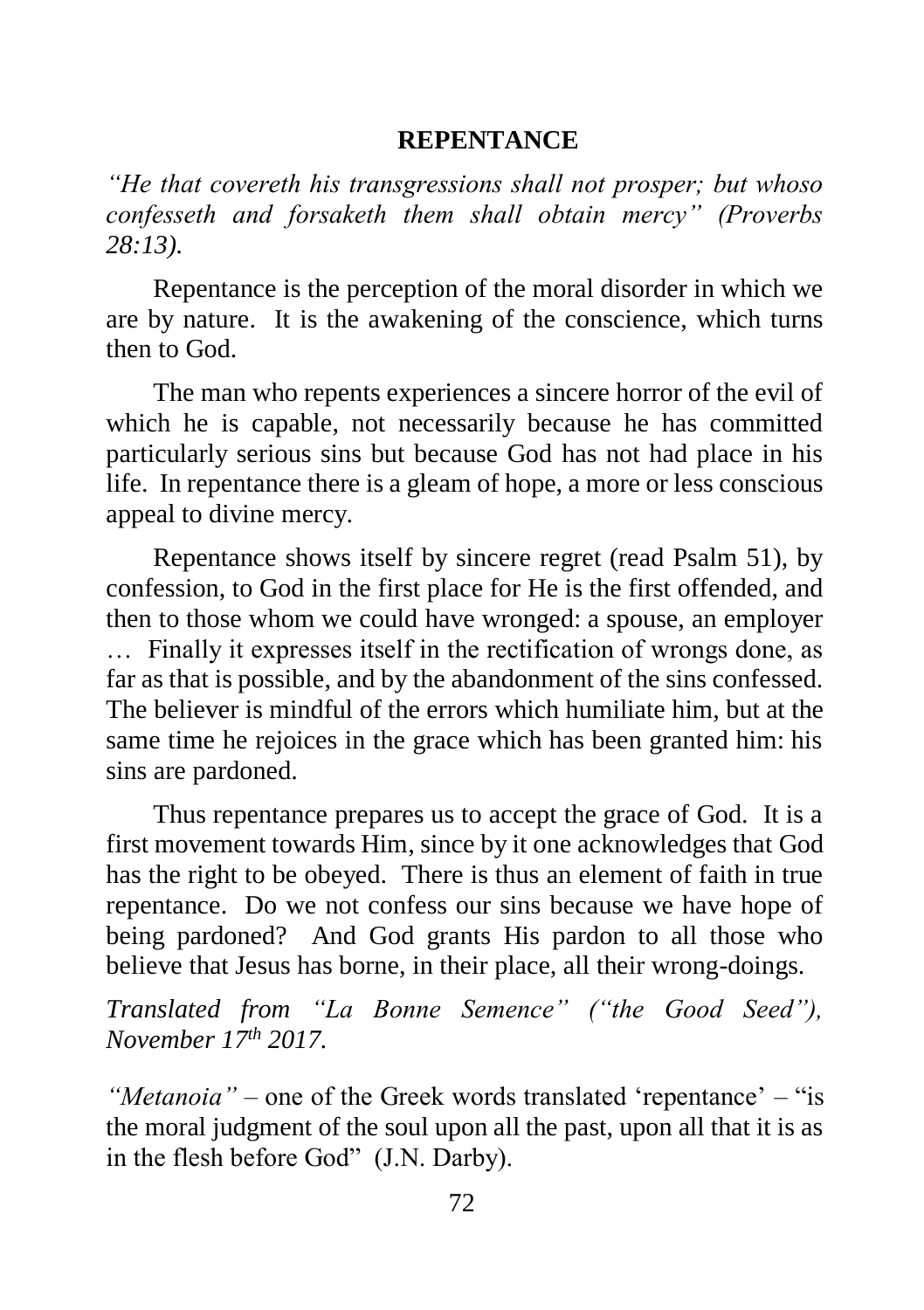#### **CORRESPONDENCE TO CHRIST**

## *1 Corinthians 15: 45-49; John 6: 56-58; 13: 12-17; 1 John 3: 1-3; 4: 17-19*

I DESIRE to bring before you the thought of correspondence, and how we are brought into it. In Romans 8 we see the goal in relation to God's purpose, that we are to be conformed to the image of His Son so that He may be "the firstborn among many brethren." Think of that vast company, and each one in the likeness of Christ! In the light of that it is said that "all things work together for good to those who love God, to those who are called according to purpose." So it is the privilege of each saint to work out every incident in his pilgrim path in the light of that day when our glorious destiny will be realised, and we shall be conformed to the image of His Son. We are reminded in that striking passage of the unique position that the Lord Jesus occupies. There will be the myriads of the many brethren, but *He* will ever remain the Firstborn among them.

Having that in view, brethren, I would like to show how this thought of correspondence is being worked out, how the ways of God are being brought into it, so that in relation to all God's ways He has the ultimate thought of His purpose in view; and then we are subjects of divine workmanship. Each one here is the subject of the work of God.

I would like to illustrate it from the tabernacle, which is figurative of the great moral system in which God is to be served for His pleasure. In the epistle to the Hebrews we are told that the tabernacle is a figure of the universe; the universe is to be the great tabernacle in which the worship and service of God is to be carried out. The ark of the covenant is the centre of the divine system, that which we might speak of as its glory. Everything ranged round the ark of the testimony and all the divine thoughts stood in relation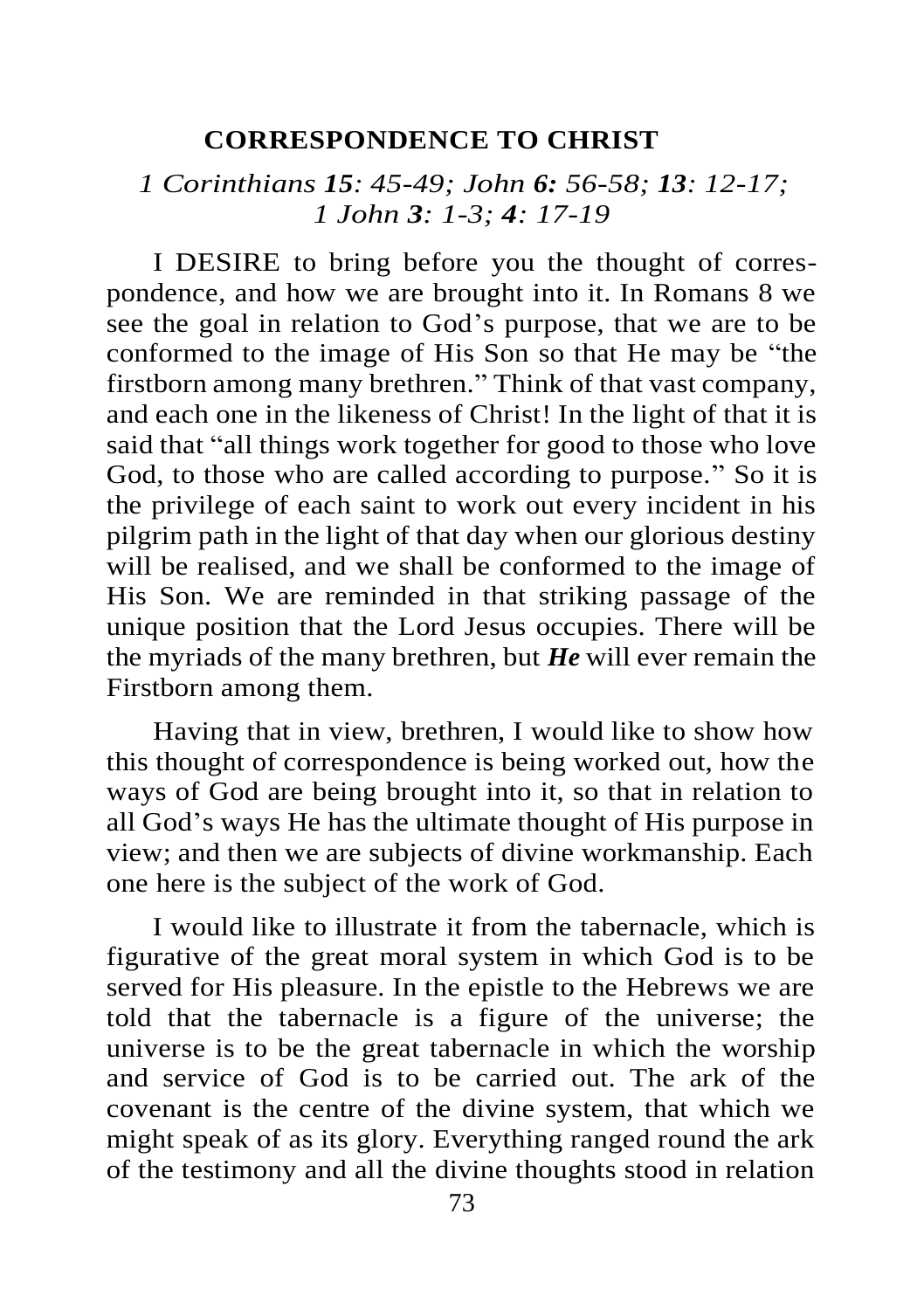to it. We are told the materials of which it was composed. One was the acacia wood, setting forth the incorruptible and holy humanity of the Lord Jesus Christ, which bows each of our hearts in a sense of profound worship, and then the gold which was placed upon it. We have been reminded that that sets forth God's perfect committal to the Lord Jesus Christ, as coming out of the waters of baptism in the presence of the opened heavens, the descending Spirit, and the Father's voice which came from heaven saying, "This is my beloved Son, in whom I am well pleased." It is then that the gold comes into evidence. Now the boards of the tabernacle were made of the same material. We think of the Lord Jesus as typified in the ark, the One who said, "Lo, I come (in the volume of the book it is written of me), to do thy will, 0 God" (Heb. 10: 7). As we think of Him carrying out the will of God from the sunrise at the waters of the Jordan, and closing in the gloom of Gethsemane and the still deeper darkness of Calvary's cross, we are impressed with the greatness of the Person who did the will of God. The boards set forth the saints at the present time. They were made of the same material and every one was to stand up in a socket of silver, speaking of the power of redemption. We are to be in correspondence to Christ as the One who did the will of God, as we are told in the epistle of John, "he that doeth the will of God abideth for ever" (1 John 2: 17). I desire that each of us may be brought into more living and closer correspondence to the One who did the will of God.

Then in relation to the great thought of suffering we find that the vessels were made of the same material as the altar. The Lord Jesus will ever stand out as the greatest sufferer in the universe. He will ever have that place of peculiar preeminence. There have been martyrs who laid down their lives, who sealed their testimony with their blood, but the One who stands out pre-eminently in suffering will be the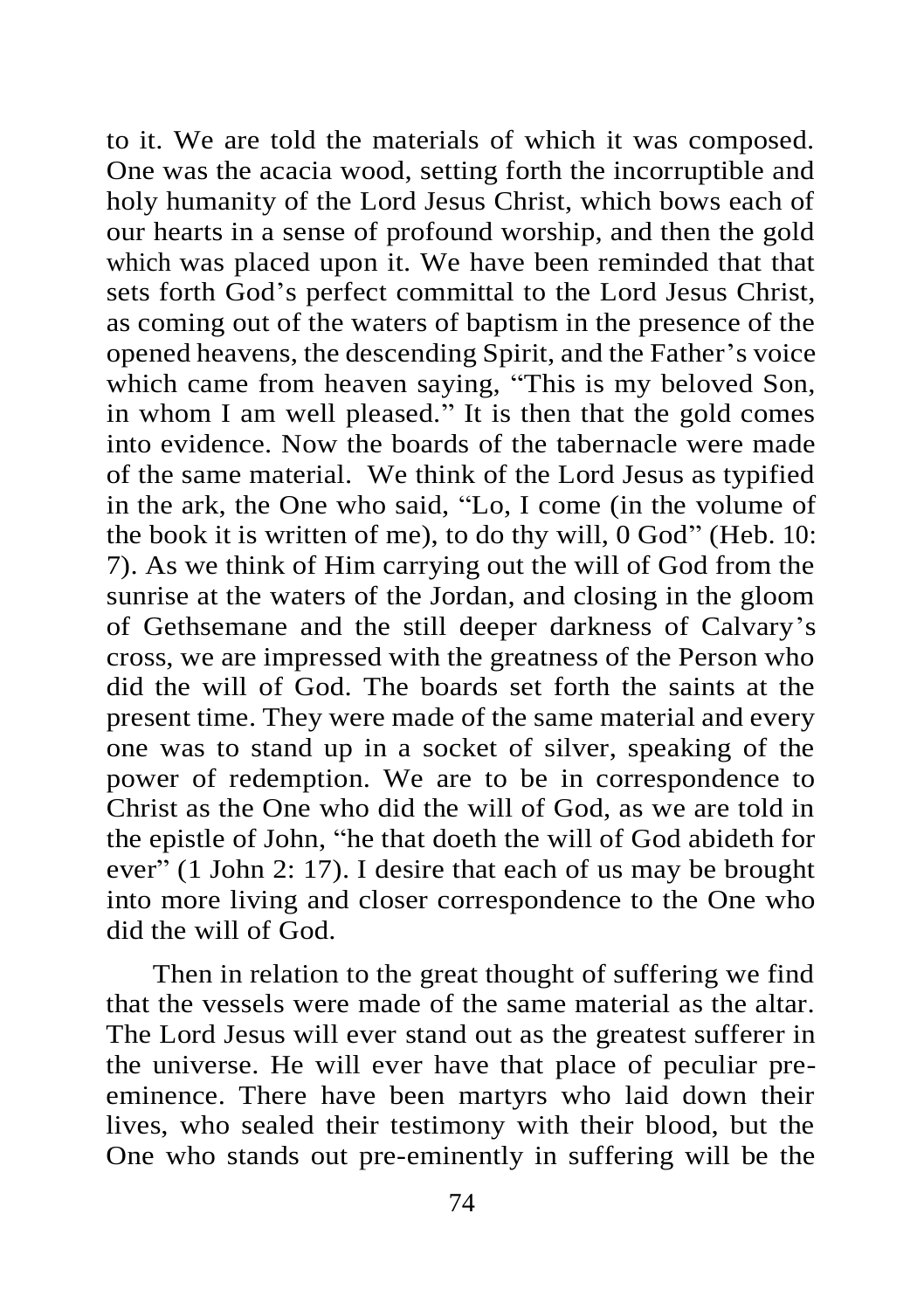Lord Jesus Christ. There are millions in this world who have been brought into correspondence with the Lord Jesus in the path of suffering, so that this great principle of correspondence enters into every divine thought. God is working it out in His holy discipline of love, all the ways of God bending towards it, so that He might accomplish the purposes of His love in every one whom He has picked up in His divine sovereignty.

I refer now to a third thought, and this is in regard to the veil. The Spirit of God has given us the variety of colours. We are told in the epistle to the Hebrews of the curtains of the holy place, surrounding the inner sanctuary. They were made of the same material.\* How preciously that is brought before us in the gospel of John and in the epistle of John, the Spirit of God reminding us of this great principle of correspondence! That which is said of Him is true also of us, so if we think of the veil, with the one exception that there were the cherubim there, the great principle of correspondence is worked out in the divine nature. We love to think of the divine nature, and look upon the brethren and clothe them with divine thoughts and affections, and what is true in Him is true also in them.

In chapter 15 of 1 Corinthians the apostle is speaking of these exalted thoughts and presenting the Lord Jesus in a unique way. "As is the earthy, such are they also that are earthy; and as is the heavenly, such are they also that are heavenly." He could not speak to them in the earlier part of the epistle of the deep things of God; he had to speak to them as babes; but now, when he touches the resurrection world, the apostle presents these great thoughts in relation to the

\* *I think the speaker may have been referring to the three "doors," to the holy of holies, the holy place and the court respectively as described in Exodus 26:31,36 and 27:16 – Ed.*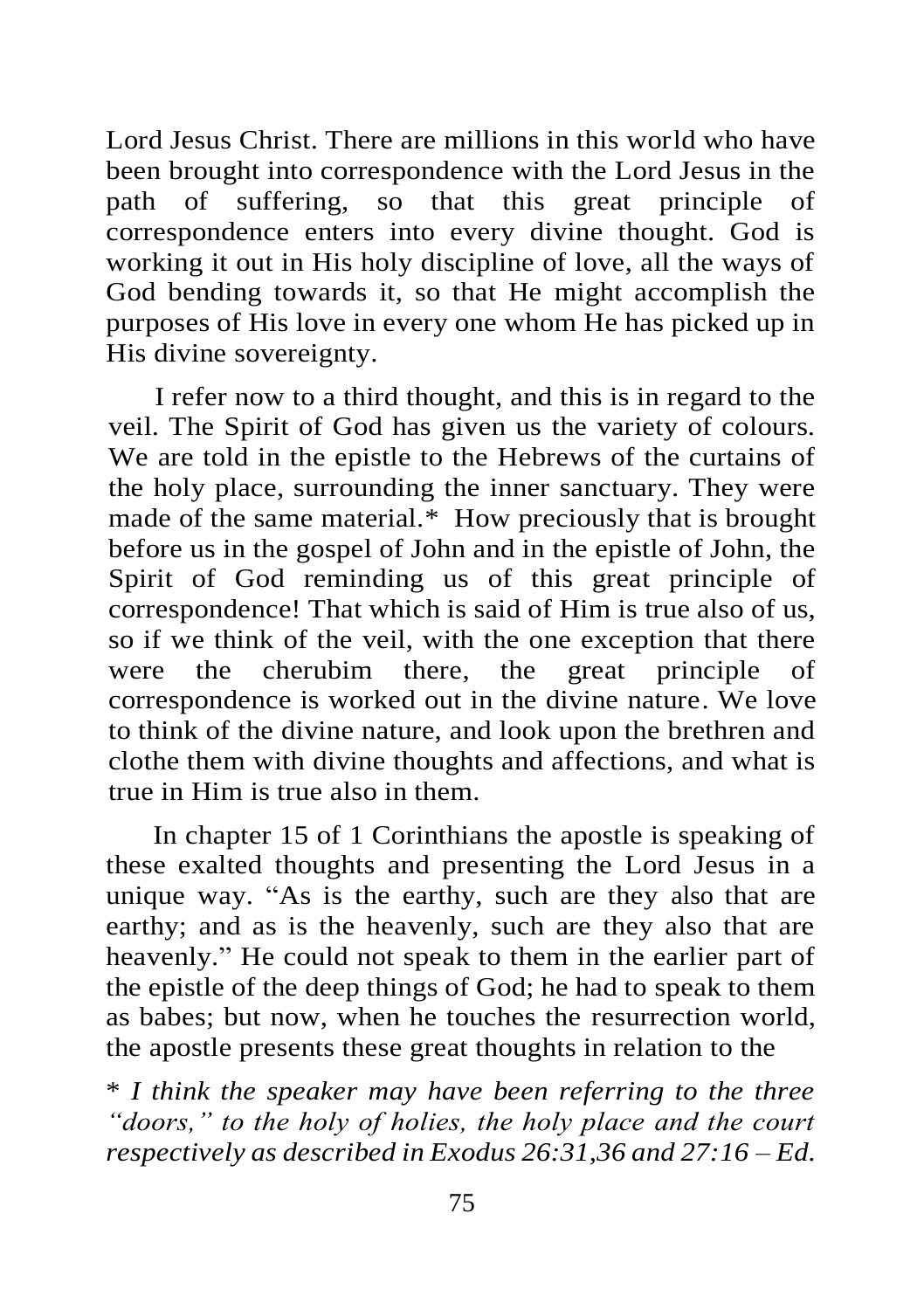Lord Jesus Christ. He is the last Adam, the Head, the One who infused the breath of life into God's creation, the One who is the quickening Spirit and will cause the universe to throb in responsive affection to God. Then He is the second Man. He is the pattern of the heavenly family, and we love to think that "as we have borne the image of the earthy, we shall also bear the image of the heavenly." We bear the image of the earthy, but the moment is not far distant when we shall bear the image of the heavenly. "As is the heavenly, such are they also that are heavenly." We are heavenly in our origin, heavenly in our destiny, but are we heavenly in our spirits? The children of Israel were to put ribbons of blue in the border of their garments. Everything that the saint touches at the present time is to be heavenly; he is to bring the heavenly into the domestic circle, into his business, into his assembly relations. If we get an impression of the heavenly, it would revolutionise everything. We should find our interests too in the circle of the saints and we should have the light of the world to come on everything that we have to do. One trusts that the Spirit of God will give a touch in the soul of the youngest here and give an impression that we are heavenly.

Now in the sixth chapter of John it is the thought of food. It is one of the greatest chapters, I suppose, in John's ministry and one of the most testing chapters, so that we are not only to have the pattern of the heavenly before us but we are also to have a constitution that has been formed by what we are feeding on, so that we become heavenly in every detail of our lives.

One would remind you that in John 6 we see the Lord Jesus in three great positions. The first is in incarnation, as One who has brought all the living grace of heaven into this scene. The incarnation has been spoken of as the unshakable pillar of the moral universe.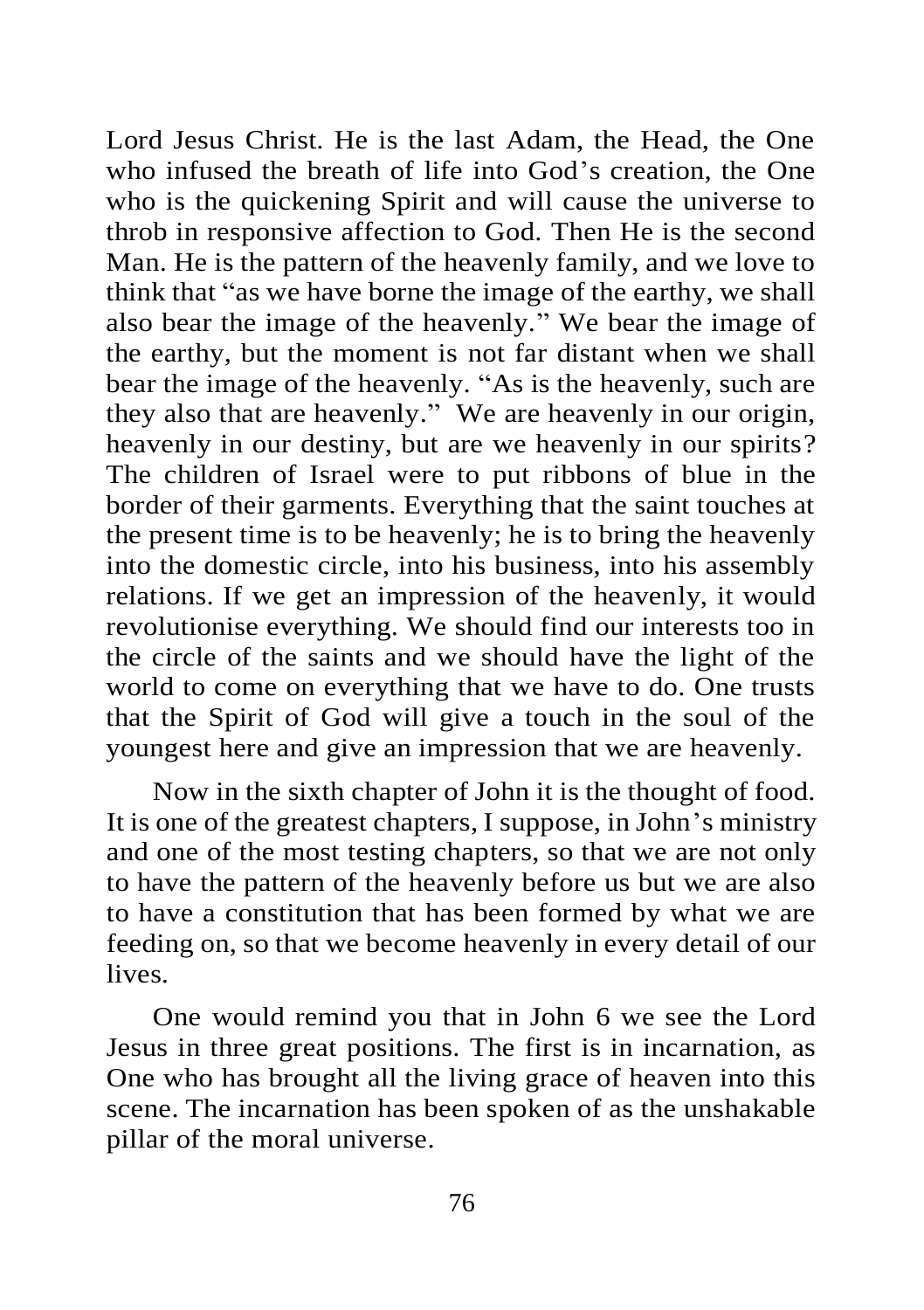The second way in which we see the Lord is in death, coming within the range of our appropriation, as He said to them, "Unless ye shall have eaten the flesh of the Son of man, and drunk his blood, ye have no life in yourselves." If we are to live, if we are to enter into the realm of eternal life, it involves our appropriation of what has come out in the death of Christ. "Unless ye shall have eaten the flesh" – involving a complete removal of man in the flesh, the entire displacement of the man after the earthly order, and the introduction of the second Man who is out of heaven. And then we have, "He that eats my flesh and drinks my blood." The blood is the great witness of the love of God and that forms a spiritual constitution in each believer, so that we can move in the realm of what is heavenly.

The last position in which the Lord is presented is in that of ascension, ascension being the plane on which the assembly *(or 'church' – Ed.)* is at the present time, the great distinctive truth of Christianity. There will be other families in the spiritual universe, but the assembly will occupy that exalted place that is presented to us in ascension. The Lord Jesus says so touchingly that "As the living Father hath sent me, and I live by the Father; so he that eateth me, even he shall live by me." One loves to think of the pathway of the Lord Jesus; in every step the incense went up to God, a life of absolute devotedness. "As the living Father hath sent me, and I live by the Father; so he that eateth me, even he shall live by me." If you take the man of the world, when the world's system fails him, the man dies, but the Lord Jesus whilst passing through this scene lived by reason of the Father. He is the great pattern. We are formed in correspondence to Him and the life of the Christian is, "As the living Father hath sent me, and I live by the. Father: so he that eateth me, even he shall live by me." God is working all this out, working it out in a thousand details with an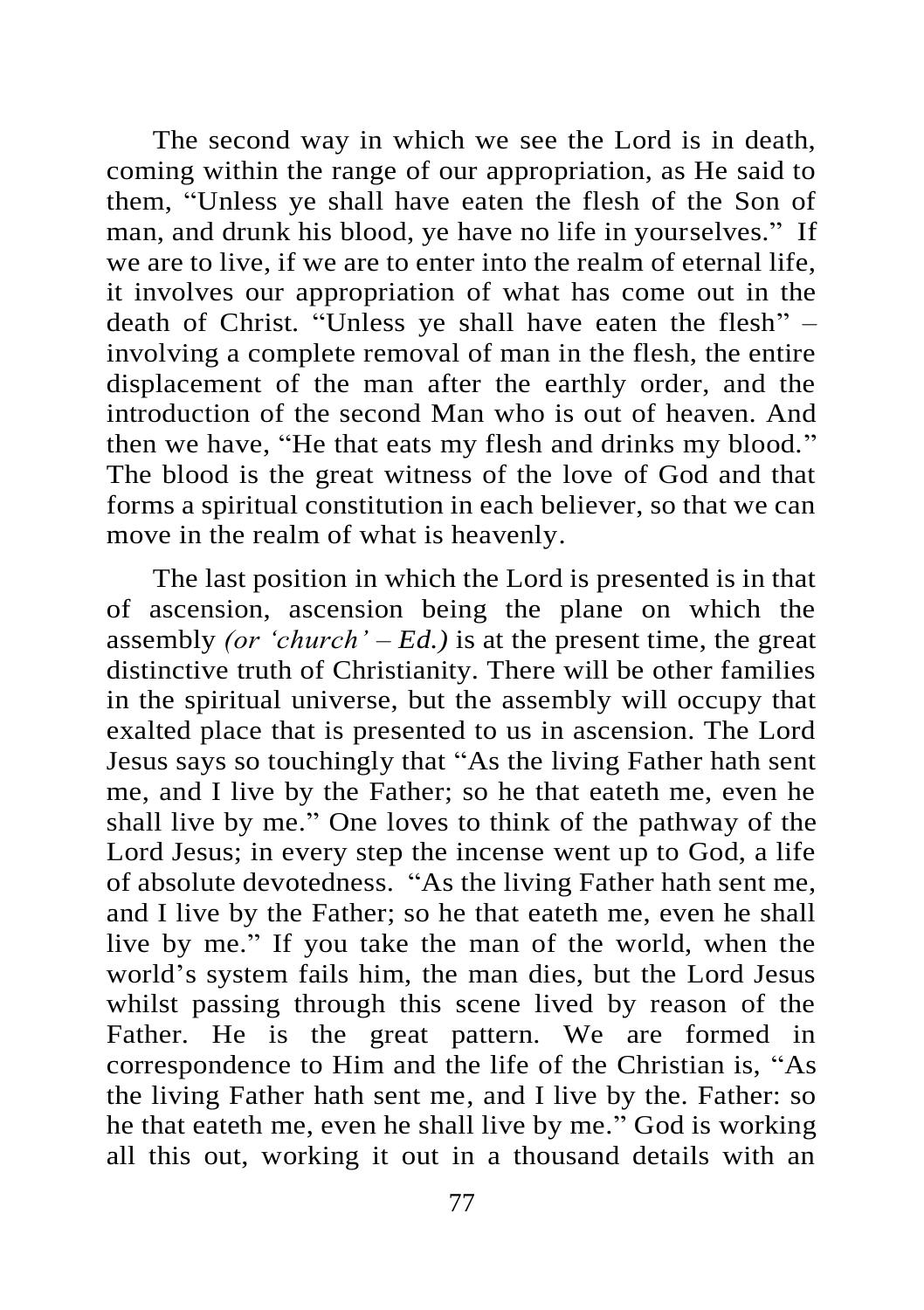infinite variety of ways in each of His sons. The work of God has one end in view, for God is moving on the line of His purpose; it renders us triumphant, it makes us victorious, and we live in the light of the purpose of God, and that involves complete correspondence to His own Son.

I refer now to chapter thirteen, where we get correspondence on the line of service. The Lord laid aside His garments to wash the feet of His disciples; thus He inaugurated the great ministry of serving love amongst His own, and He would bring each one of us into correspondence with this service of love. So the Lord Jesus reminds us, "Ye call me Master and Lord: and ye say well; for so I am. If I then, your Lord and Master, have washed your feet; ye also ought to wash one another's feet. For I have given you an example, that ye should do as I have done to you." As He had done, so should we render this same service one to another. We are under an obligation to wash the feet of every saint we come across. That involves a ministry of refreshment so that our spirits may be free, but we need to have the pattern in view. We need, dear brethren, to get the food that will bring us into correspondence to Christ, and so we see our great Model stooping in the service of love to wash the feet of His disciples. He has inaugurated the ministry of serving love, and He says, "Ye also ought to wash one another's feet. Sometimes the young people say there is nothing to do. If you will only find from Scripture what you are to do for one another, you will have an occupation that will last you until the Lord comes. We are to bring a spiritual, refreshing ministry that will lift the spirits of the saints above this scene, and the Lord is the great Model, the great Example for each of us, and thus we are brought into correspondence on the line of serving love.

Now in the epistle of John, chapter three, we have: "Behold, what manner of love the Father hath bestowed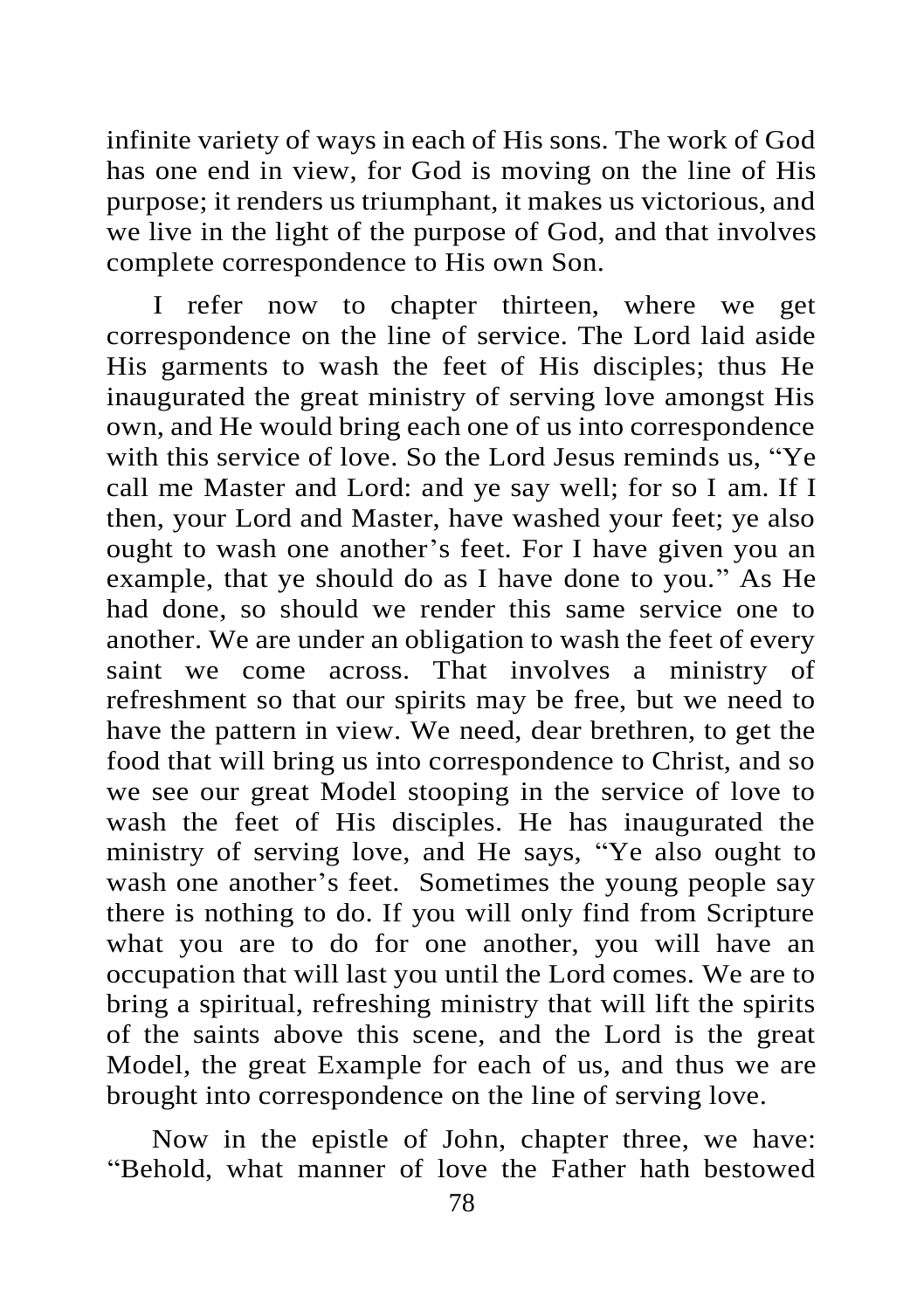upon us, that we should be called the children of God: therefore the world knoweth us not, because it knew him not. Beloved, now are we the children of God, and it doth not yet appear what we shall be: but we know that, when he shall appear, we shall be like him; for we shall see him as he is. And every man that hath this hope in him purifieth himself, even as he is pure." This chapter opens up to us the great feature of correspondence. Think of the touching way love has taken, "that we should be called the children of God," and we are brought as children into that relationship and into the enjoyment of the service of God. Mr. Raven used to say in regard to sonship that it is *love at rest.* All the counsels of God will be accomplished, all those imperishable eternal purposes brought to pass; all that has originated in the divine mind will be brought to accomplishment, and the sons secured for divine pleasure eternally. But when we think of ourselves as children, it is *love in activity*; we are in the relationship of children as being in an adverse position in the world. We are often misunderstood. It says, "Therefore the world knoweth us not, because it knew him not," but the Father's love rests upon His children in the midst of their sorrows and adversities. Every heart says, "Beloved, now are we the children of God." It is a sweet, holy and precious relationship; love would expand in the enjoyment of it. It is not the thought of persecution, which comes in other scriptures; but that the world does not know the springs that govern the Christian. The world never understood the Lord Jesus; not a single motive of His was ever understood by the world. The world knows nothing of the Father's love, but we have been brought into the blessedness and joy of this present relationship. But as to the future, the apostle says, "It doth not yet appear what we shall be." The scripture is very positive. We have no light given us in regard to the Lord's glorified body; we have precious references to the holy body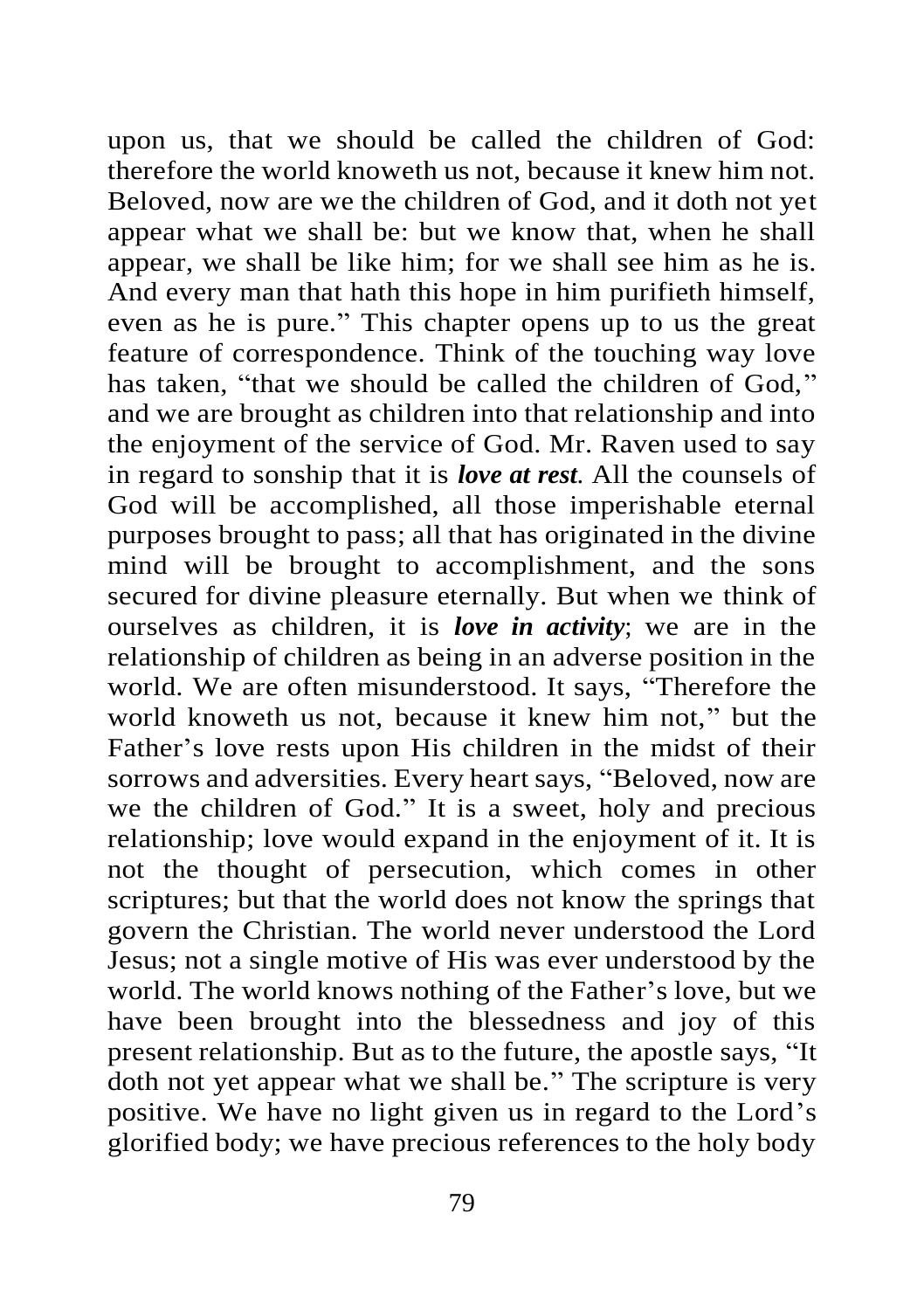in which He moved down here, doing the will of God; we have references to the resurrection body, but as to the actuality of the glorified body of Jesus, we are content with what Scripture says, "for we shall see him *as he is"* – not *as He was.* What a destiny awaits the children of God! We are going to be completely conformed to the Lord Jesus, and then he gives us the present effect, "And every one that has this hope in him purifies himself, even as he is pure."

In the last scripture we read, "Herein is our love made perfect [*or*, *herein has love been perfected with us*], that we may have boldness in the day of judgment: because as he is, so are we in this world. There is no fear in love." What a comfort that is! "There is no fear in love; but perfect love casteth out fear: because fear hath torment. He that feareth is not made perfect in love. We love him, because he first loved us." Scripture speaks of boldness in remarkable places, boldness to enter the holiest, boldness in the day of judgment, and it says, "because as he is, so are we in this world." At the present time we are brought into correspondence to Christ. The third chapter refers to our actual correspondence in relation to His glorified body, but this scripture says, "because as he is, so are we in this world." The epistle of John presents the Lord Jesus characteristically to us. We may think of the Lord personally, we may dwell on the official place that He has in God's universe, but it is well to look at Him as He is presented here characteristically. The first thing in the epistle is that He is the *righteous* One. We are brought into correspondence with Him as the righteous One. In the third chapter He is the *pure* One: "And every man that hath this hope in him purifieth himself, even as he is pure." What a great thing it is to be brought into correspondence with the Lord as the pure One! Then He is spoken of as the *holy* One: "But ye have an unction from the holy one." We are brought into correspondence with Christ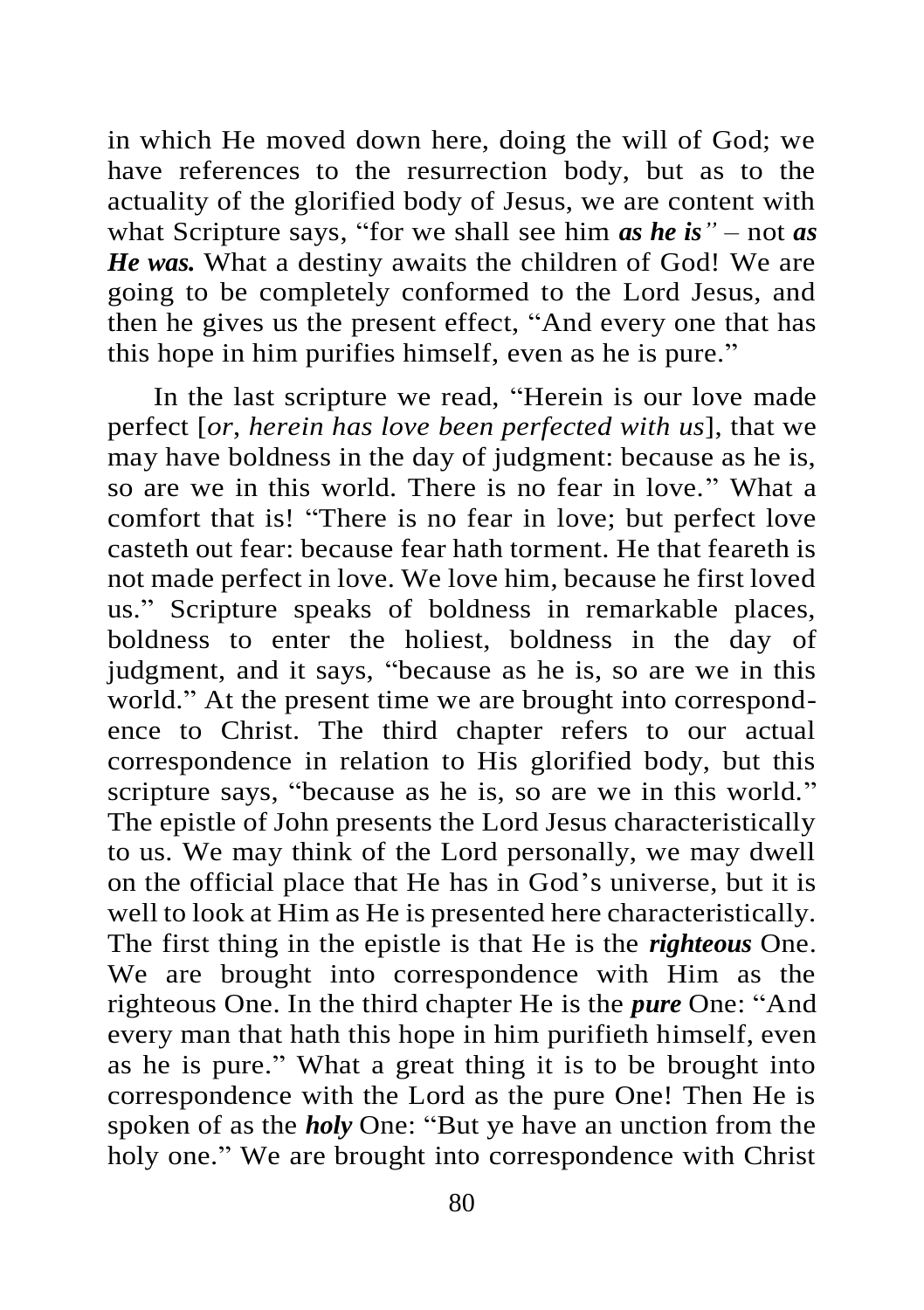as the holy One. And then finally, at the end of the epistle, the whole idolatrous system is swept away, and the Lord Jesus is enshrined in the hearts of the saints as the *true* One. The whole idolatrous system is broken when the saints are brought into correspondence with Christ as the righteous One, as the holy One, as the pure One, and finally as the true One. In the light of that we can say, "as he is, so are we in this world."

May this thought of Christ enter into every part of our lives, our family life, our business life, our assembly life, so that we may attend to every place that we occupy in the path of the divine will in moral correspondence to the Lord Jesus Christ, as we shall be actually when we see His peerless face! May He grant it for His name's sake!

*Address given by H.F. Nunnerley at Portsmouth, October 18th, 1947.*

#### **"YOU"**

#### *John 15: 14-16.*

THE subject of interest in these verses, dear to my own heart and to many, I trust to all here, is embraced in that little word "you." It may be called by different names – such as the company, the flock, the assembly, or the body – but we all know what that "you" means, and that little company is privileged beyond all others. There never has been one so highly favoured, and never will be again. They are a very special and privileged people. I do not say you can point out that company now and say – there it is, but still it is here, and, thank God, we know it is. They have what no other company has or ever will have as far as scripture shows us. They are marked in a wonderful way – they love one another. It is the only company on earth of which that can be said. Till that company was formed there never had been an assembly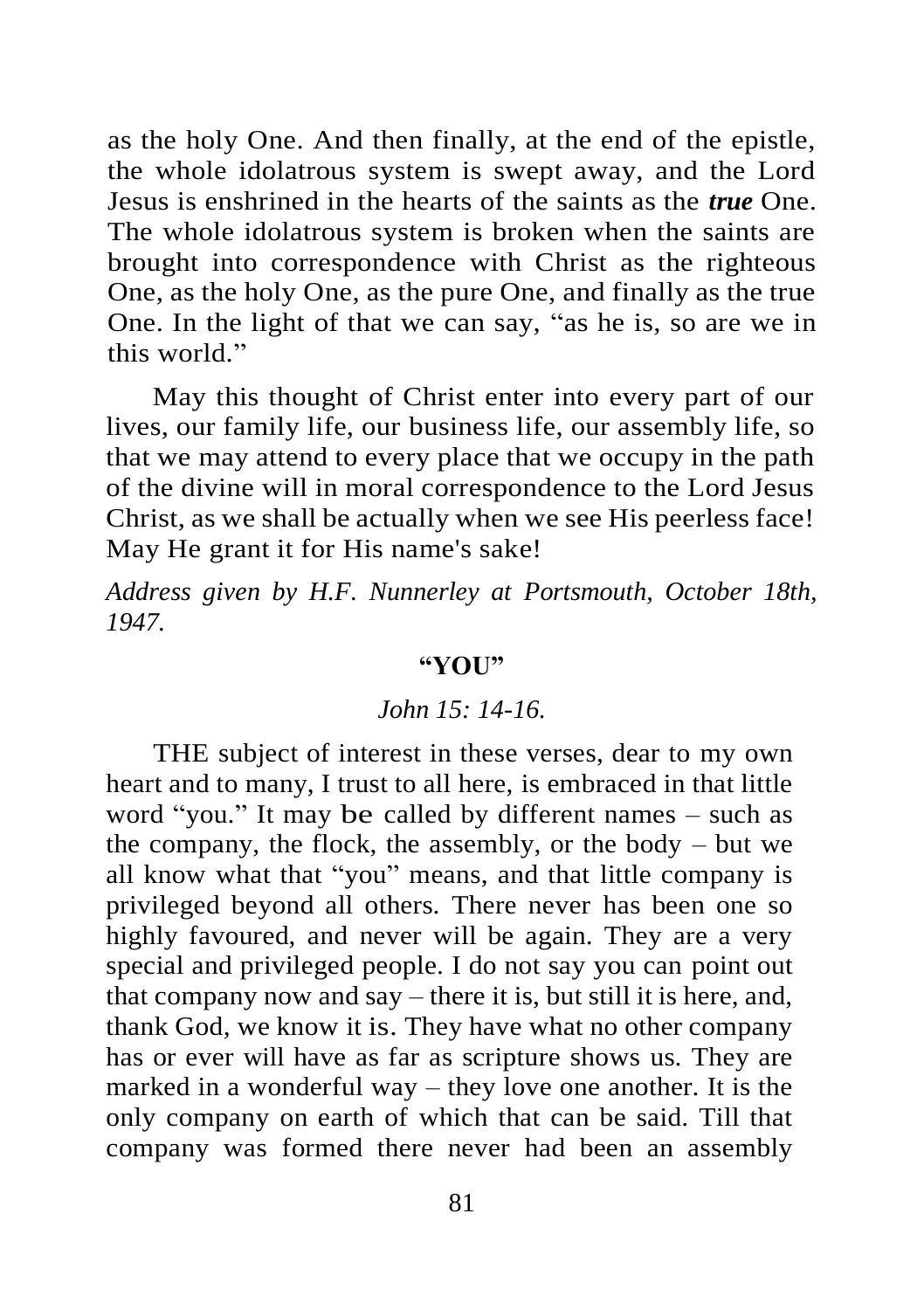marked by love to one another. The Lord spoke to them on that last night of what was to characterise them in His absence; when He spoke to them of love and joy He meant what He said. No doubt He saw that company coming out in all the beauty of Christ, and the Father getting fruit for Himself from them. He saw it beforehand and told them what it was the Father would value. Nothing of Christ was to be lost. The love which He brought into the world was to remain, it was not to be lost. It was to be in that company, "As the Father hath loved me, so have I loved you." It is special to it. As to *where* you can find such a company now, it may be difficult to say, but its unfailing mark is love – they love one another. That love does not belong to nor find its proper scope in any *sect,* nor could it. The very fact of a sect means that they who form it have a creed of their own, their own tenets, and their own rules by which they are bound together. It is not the great moral bond of divine love. *That* belongs only to that company which Christ has brought out of the world for the Father and which the Father has given to the Son. The point to me is not where we can *see* that love, but that we should seek to show it, that we should seek in the power of the Spirit to manifest that love which is characteristic of the company – it is fruit for God.

Another thing that marks them is, they have *His joy.* "That my joy might remain in you, and that your joy might be full." When Christ was here joy was here. There never had been such joy on earth or joy so deep till then. The world did not know what He had, but He had it; there was a deep, wonderful spring of joy in Him, and it was to continue. So two things mark that company according to· the mind of God, and did at the beginning – they love one another and have the joy of Christ. "My joy," a deep spring of joy altogether outside this world. They *love one another;* it is not that they love those who have the same tastes as themselves, nor those who hold to certain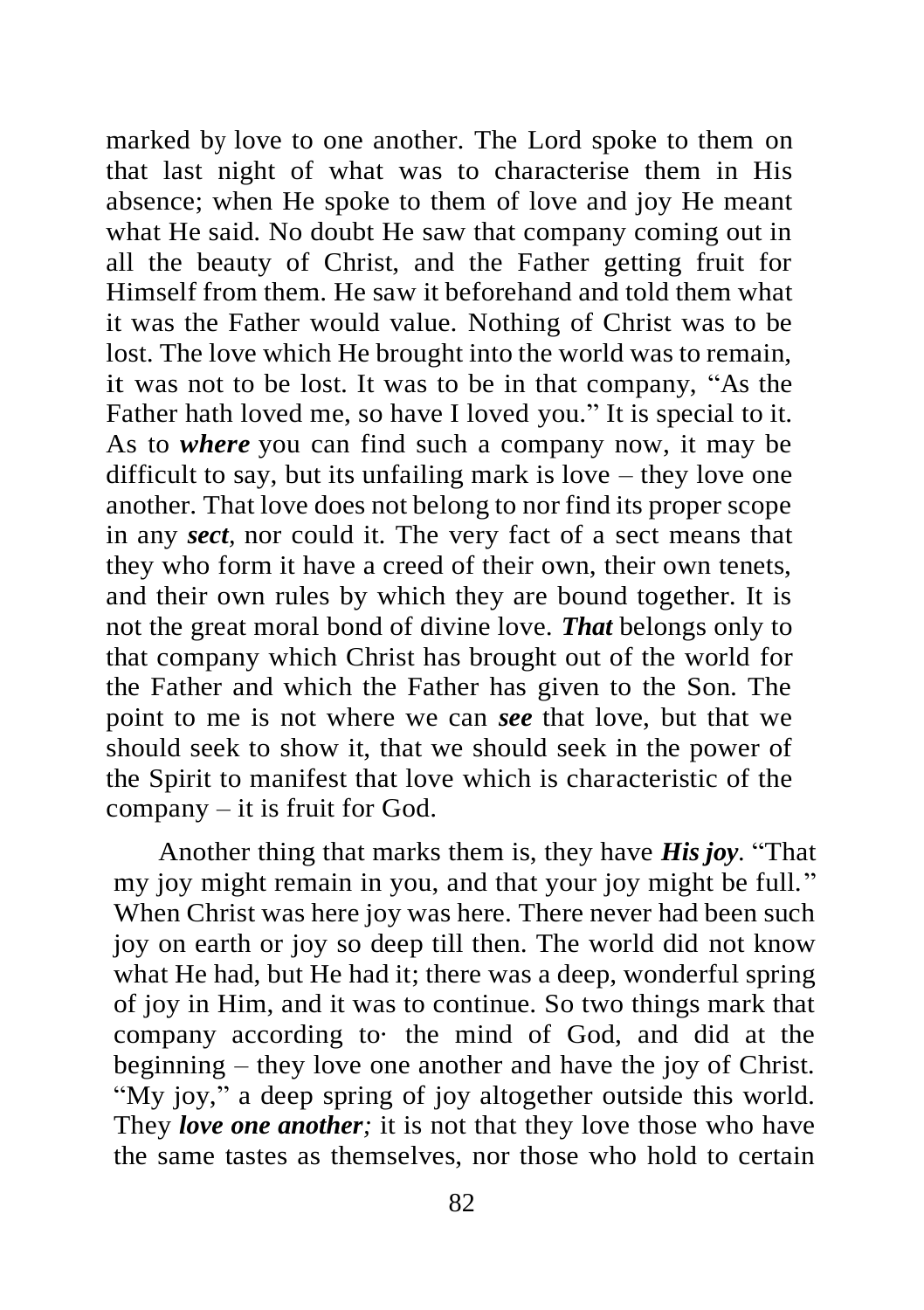principles as in a man-made community – they love one another. The world would not thank you for love like that – divine love. The Lord brought it here, and the world did not appreciate it, nor want it, but the saints prize it. It is very precious now. There was plenty of it seen at Pentecost, but it is precious now – too precious in a way, there is so little of it. If you want to find love and joy you will not find it anywhere, but in that "you," that company which Christ has got for Himself. And what can be more attractive than love and joy!

There is another thing that marks that company – they are extremely *wealthy.* "All things that I have heard of my Father I have made known unto you." It is well worth belonging to that company to get such things; they are nowhere else – the Jew has not got them, the heathen has not, nor were they given to any sect. It is a person in the light of the assembly *(i.e. the church – Ed.)* who gets what is true of the assembly, and enjoys what belongs to it. It is a great thing to get the light of the "one flock," the one company. What communications can equal what Christ heard of His Father? And He has deposited these communications in the assembly. No creed can contain them. These things were deposited among His own, the "you." "All things which I have heard of my Father I have made known unto you." The more you get into the light of the assembly the more you get into the light of these communications. I would not go to a sectarian to open out the Father's things. If I knew anyone in the consciousness of what the assembly is I am sure he would open out to me these communications of the Father more than any sectarian could. And these treasures are never *lost –* they are kept here in the power of the Spirit. These communications are still here, no thanks to us, but thanks to the power of the Spirit. They are not lost, they are maintained here, and as people get into the power and light of the assembly they find them. They find the most blessed things that could possibly be told out.

And then, dear friends, it is a *praying* company. "Whatsoever you shall ask the Father in my name, he will give it you" (Chap. 16,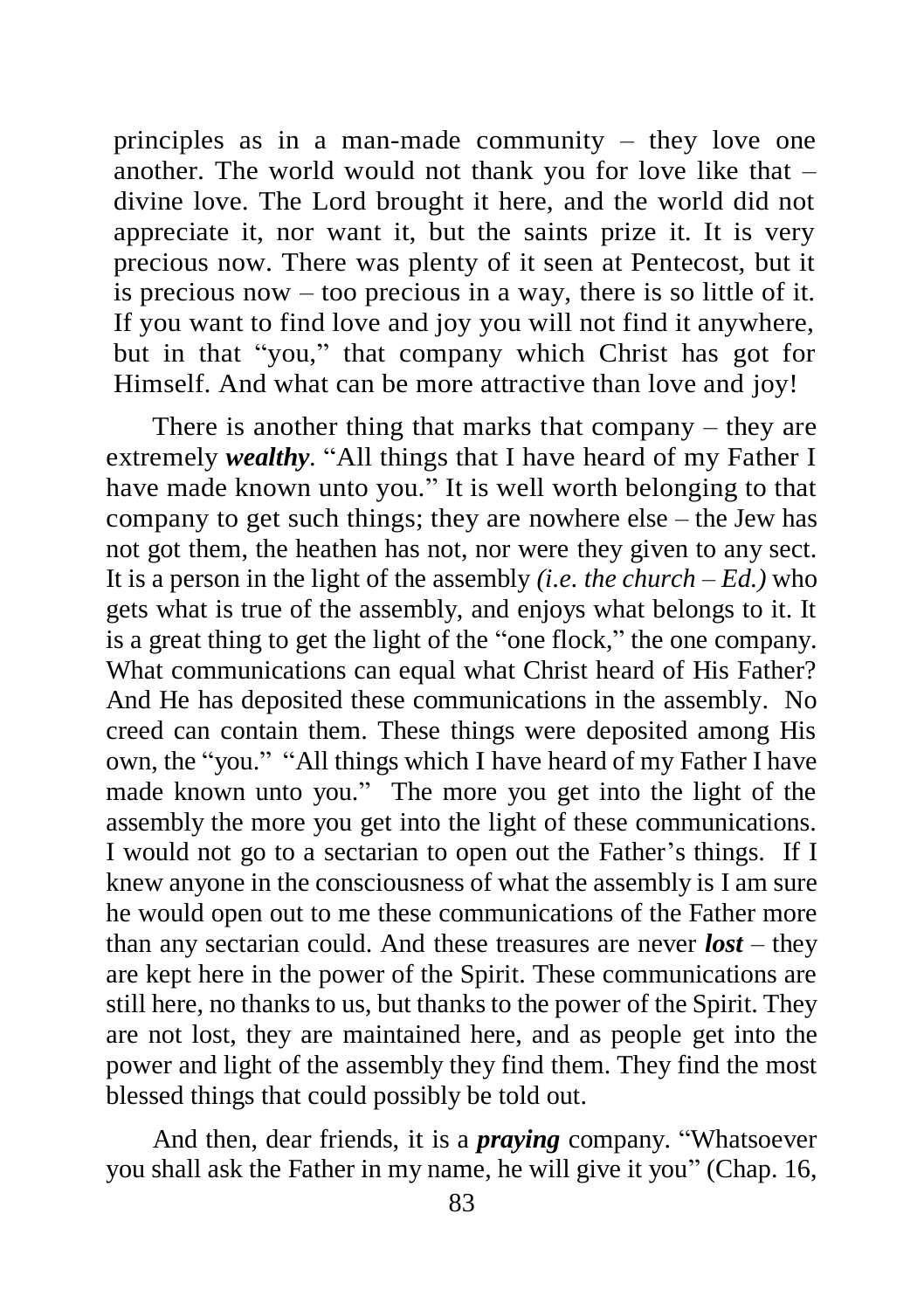v. 23). They have a peculiar access to the Father, a privilege that belongs to no other assembly on earth. What a wonderful thing it must have been to hear that company pray at the beginning! They were not selfish prayers – praying for anything of their own – they had nothing of their own. The Lord gives these blessed things to His own. The more you are in the light of the assembly the more you know how to pray. Prayer is more in accord with the mind of God, and with the Father's heart as we know what that "you" is. Are you going to narrow that "you" to any special party? You cannot; nor can you, on the other hand, enlarge it to take in what is not of Christ. What a wonderful company the assembly is! They are a people who know love and joy, and who have communications from the Father, and who pray with the certainty that it is the pleasure of God to receive their petitions. There is only one company on earth who address the Father, and who are certain of the Father's hearing them, and that is the company who are the continuation of Christ down here – His own assembly, His own body.

But along with these privileges they must expect hatred on the part of the world. The people who *love* are the people who are *hated.* 

The world is a universal idea. They are the object of universal hatred. In other things the world can find something to like or to patronise: they can patronise religion; but this assembly has nothing in it attractive to the world, or which the world could be the patron of, nor does the assembly in any way desire the world's patronage. The world hates them because they are like Christ and chosen by Him out of the world*.* It is not the first instance of universal hatred, but the continuation of what was shown to Christ Himself; they are still hated by the same world. But, strange to say, though they hate that company the world greatly gains by its being here.

Then they are a *witnessing* company. It was a blessed witness at the first that came out from that great evangelistic company, for they were all evangelistic then, and would to God there was the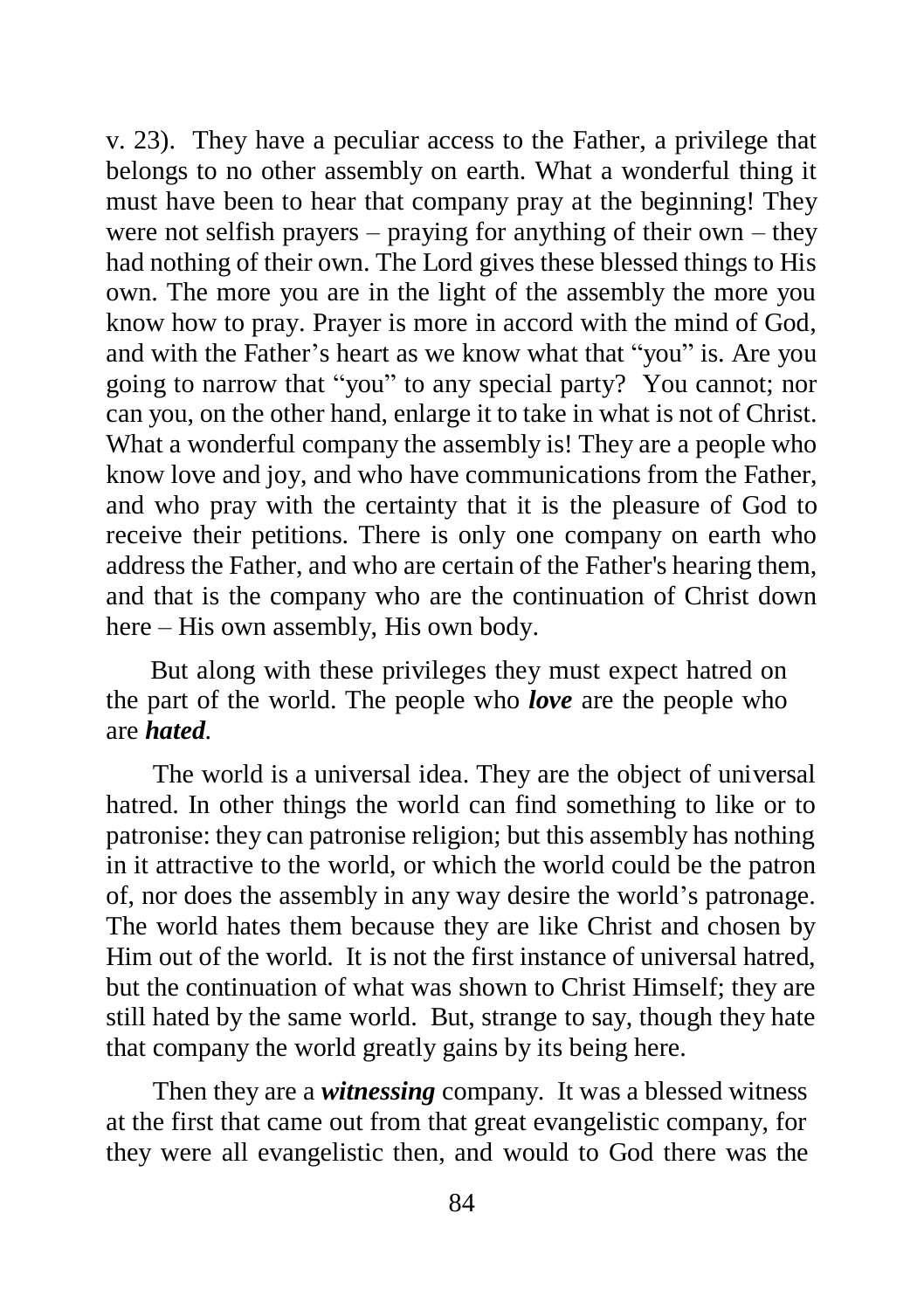same blessed witness now. In their love to one another they were the great testimony to the love of God. No man can get into the light of the company without being evangelistic. It is like being in the light of the sun. How could you be in the light of God's love and having got that light be unaffected by it? The world is the gainer when the moon catches the light of the sun and reflects it, and so the witness of the company is a gain to the world just in proportion as the church is in the light of Christ, and His love is manifested in us. The gospel was successful in the most marvellous way in the beginning because of the testimony that came out from the "you."

Then another thing: it is a company that is *persecuted;* they follow you up, they want to get rid of you, and the persecution is more particularly from those who think they are doing God service; they persecute that company.

Then again, I do not believe any one knows the true character of the world like the man who is in the truth of the assembly. Who can tell you the character of the world except the church? The world could not tell it you – the only ones who could are those in Christ's company, the "you." The Spirit has come, and He convicts the world of sin, of righteousness and of judgment. More than that, they are *in the light of things to come* – they see the things of the world passing away and they are in the light of the world to come – they see all the elements of the world gathered up in its prince, and passing away, and they are in the glorious light of what is coming. To no other company is the light of the world to come given.

Then they are a *rejoicing* company – they have a joy which no man taketh from them. But they do not rejoice in the same circumstances which the world rejoices in: "Ye shall weep and lament, but the world shall rejoice." The church has no joy which it shares with the world. When the world has a high day the church does not put out its flag, for what the world exults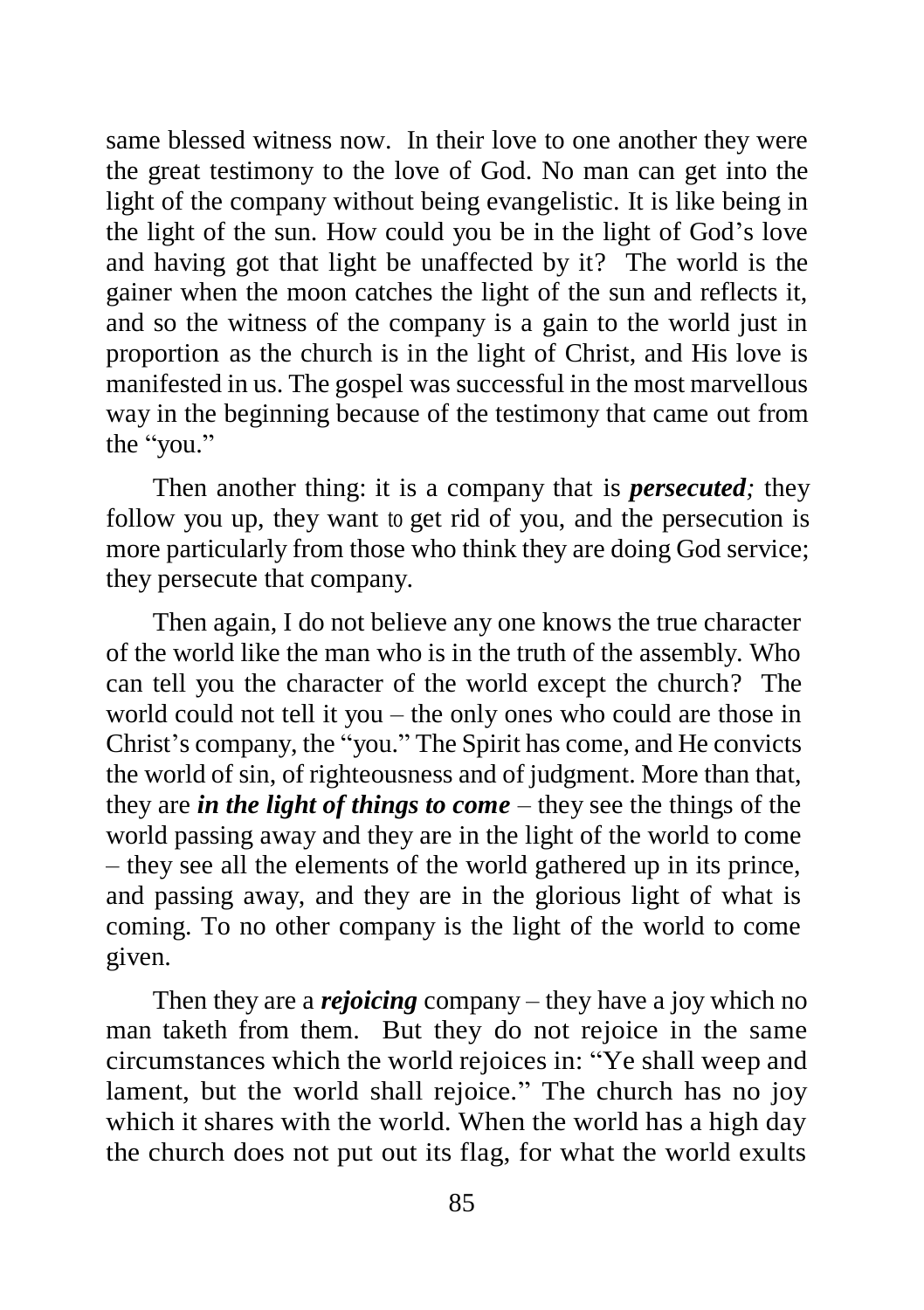in the church does not. The church exults in Christ. It is true still; that joy was given 1800 years ago, and it remains – the joy of seeing One risen from the dead, the joy of seeing all the pleasure of God in Christ, the accomplisher of all God's purposes of blessing and the centre and sun of the great world to come.

There is just one other thing more I would mention which we get in a previous chapter – the world thinks we are *orphans.*  The world saw a dead Christ, and His followers without Him. But wonderful to say, though bereaved we are not bereaved. It is the only case of bereavement where we have the One of whom we are bereaved. That company, so truly blessed, knows what it is to have the presence of Christ, "I will come to you." They come together in His name and under the impulse of His love, and He comes to them. If we are conscious of being in the assembly, we are certainly conscious that He is there. He cannot be separated from His own assembly. The world and the church have nothing in common and they cannot rejoice together. No doubt the world will rejoice when we are gone; the assembly has been an impediment to them – they want their own man, the "man of sin." When we are gone there will be no impediment to his being revealed. Jesus says to us: "I will come again and receive you unto myself." It will then be found that nothing that was left here of Christ was really lost. We have till He comes the light of the Father's house, love, fulness of joy, all the Father's communications – everything which the Lord brought and left here. Though in great failure outwardly, it will be found that all the Lord brought here has been preserved in the power of the Spirit – love, joy, and the light of the Father's things will all be found in His own when Christ comes for them. He will not come for any special party, but for that same company who are marked by love and have this deep spring of joy. Then they will expect nothing more; everything is fulfilled, they have got all the "things to come" – they have come. The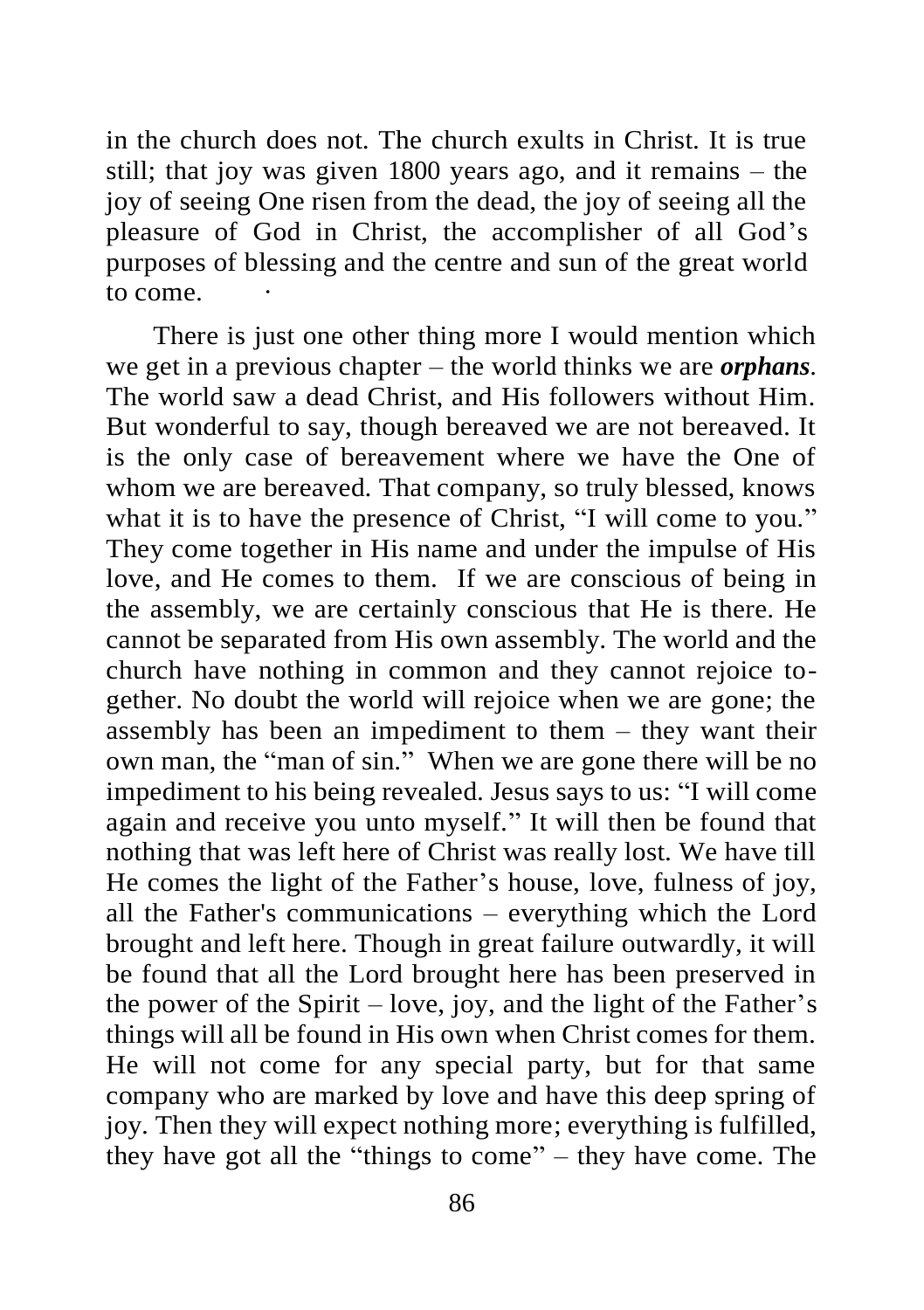world has passed, and He brings in all that which the church now is in the light of!

May the Lord give us to see it! I wish I could speak of it! It is very dear to me. I trust I would rather lose my life than lose the light of that company. Let us see how dear it is to God, and then it will be dearer to us. Evangelists will not be less evangelists because they are in the light of the greatest thing that God has ever brought about down here.

*Address given by H.D'A. Champney at Quemerford in May 1900.*

## **THE GREATNESS OF THE SHEPHERD AND HIS SERVICE**

#### *Micah 5*

ISAIAH said about the same time that Micah prophesied, "And a throne shall be established in mercy: and in the tent of David there shall sit upon it, in truth, one judging and seeking justice and hastening righteousness" (Isa. 16: 5); and again, "For Jehovah is our judge, Jehovah our lawgiver, Jehovah our king: he will save us" (Isa. 33:22). The thought of salvation is thus clearly connected with the judge, as also in Judges 2: 16, 18. I believe it is in this sense that Christ is said to be "the judge of Israel." If they had repented He would have secured to them blessings in righteousness. He would have taken up their cause on God's behalf, and administered righteous grace to them. But they refused Him in this blessed character. "They shall smite the judge of Israel upon the cheek" (Micah 5: 1). This was really the rejection of Jehovah's salvation by His people; and perhaps it is significant that Gentiles had part in this, as intimating that the Gentiles would follow Israel's lead in this dreadful and contemptuous refusal of God's delivering power and grace in Christ.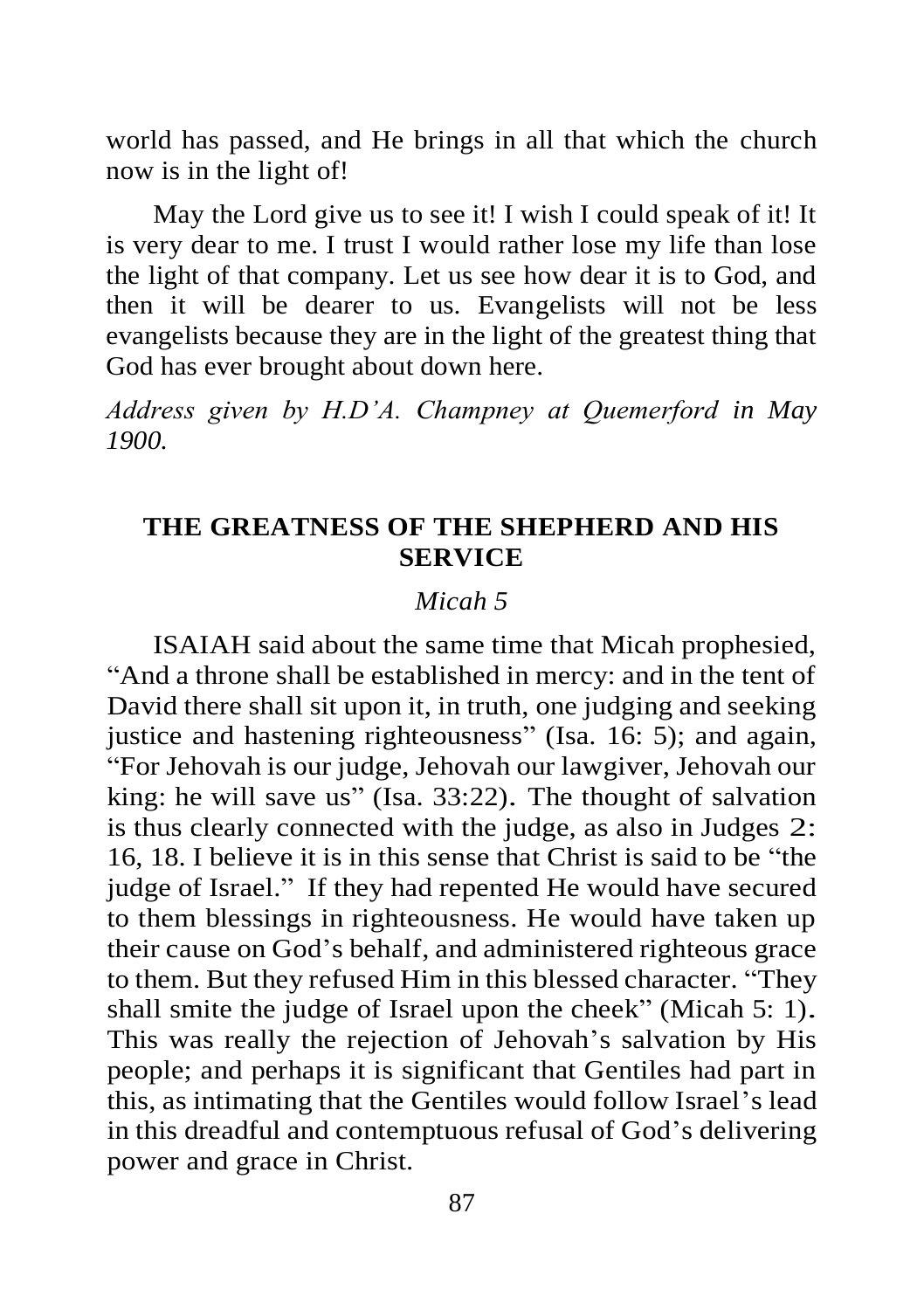But the Spirit of God brings in at this point the divine greatness of the One who should come forth out of Bethlehem Ephratah, David's city. He was, in that character, David's Offspring, but He was also the Root of David, for His goings forth were from of old, from the days of eternity. He is the eternal God, but He came forth to rule His people as a Shepherd. He came in to take personal charge of the flock, and the remnant of Jacob became His flock, as we know from John 10. He has had to give Israel up, according to Micah 5: 3 "until the time when she which travaileth shall have brought forth: and the residue of his brethren shall return unto the children of Israel." But this did not suspend His shepherd service. That service went on amongst the sheep who were in the Jewish fold, and it has extended now to the "other sheep" *(John 10:16)* who were not of that fold, but whom He has brought that there might be "one flock and one shepherd."

"And he shall stand and feed his flock in the strength of Jehovah, in the majesty of the name of Jehovah his God," *v.* 4. The Lord's position and service amongst His own, when He was here, was unique, and their position and privilege were also unique. There will never be anything like it again. For He was not only Israel's Messiah, in the most blessed relation as Man to Jehovah, and bringing all that amongst His own so as to cause them, as having faith in Him, to know its blessedness; but He was personally the Son of the Father, and His being here brought the Father's Name here, and made that Name available for them. He was amongst them as the Revealer of the Father, making known the Father's Name, and giving them to understand that they were to know God as Father. Our minds are so familiar with the thought that we, perhaps, hardly conceive what it was to the disciples to hear Him say, "Your Father," "Thy Father," "that ye may be sons of your Father." No Old Testament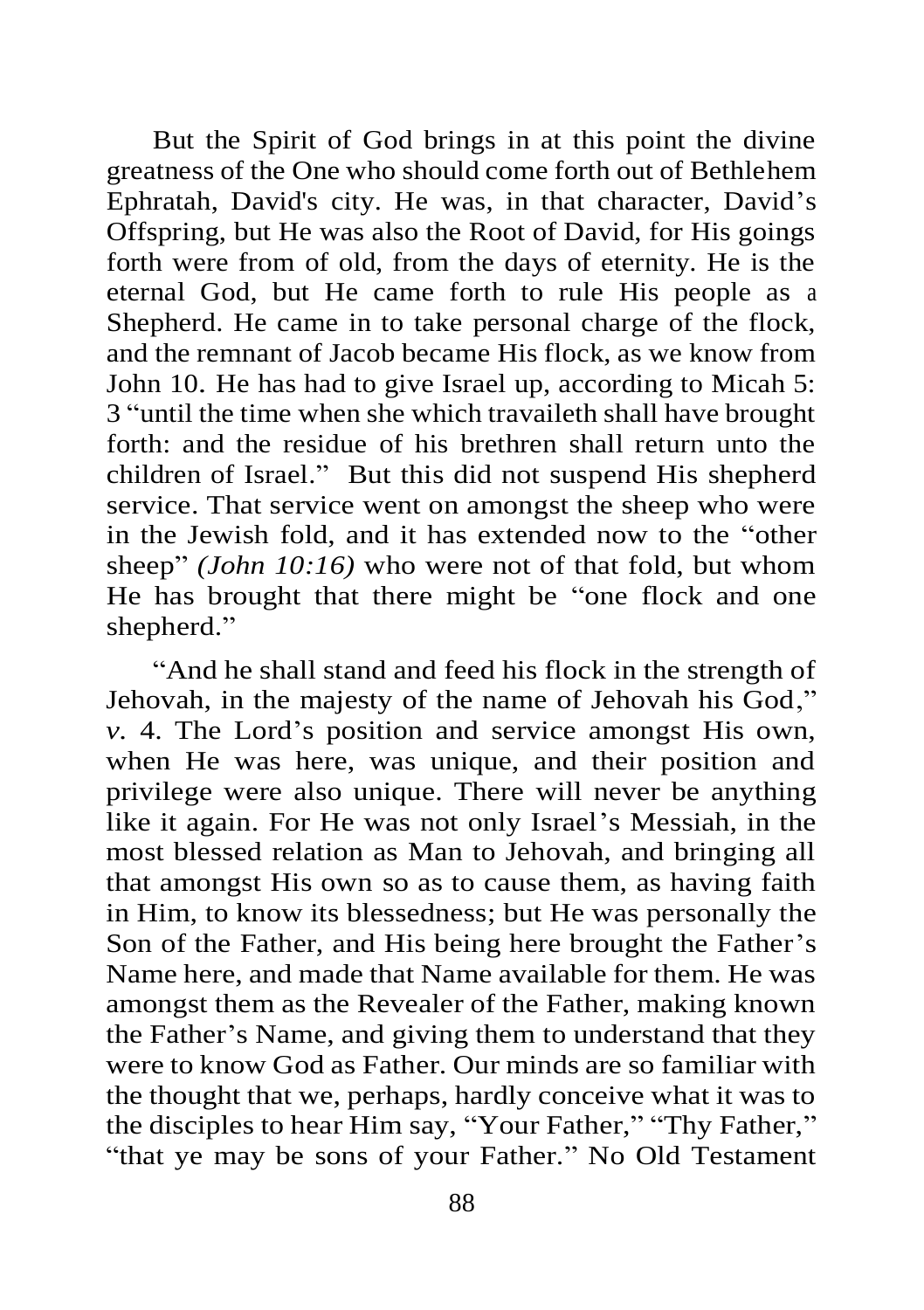saint had ever known God by that Name. But the presence of the beloved Son with His own brought that Name to them, and He kept them in it *(see John 17:12).* What could only be the portion of men through redemption, and through having the gift of the Spirit, was brought near to men so that in nearness to Him they could have something of the joy of it anticipatively, though not yet having the Spirit. This explains how the Lord could say so much, particularly in John's gospel, that was really anticipative of the full result of His being glorified. As it has been said, the Lord did much for them which was afterwards the work of the Spirit. He led and fed His flock not only in the majesty of the Name of Jehovah His God, but in the added blessedness of His Father's Name.

His sheep were capable of appreciating their Shepherd and His feeding. For they had their origin in the Father, as He says in John 17: 6, "They were thine, and thou gavest them me." They were "his own sheep" because the Father had given them to Him, and He lays His life down for them. He feeds them in a manner which is wholly divine, but which harmonises perfectly with all the requirements of their nature. Every one of the sheep is conscious of the need of pasture; the fact that the Lord says, "shall find pasture," implies that they have been looking for· it. They have a different nature from those who are not the Lord's sheep, as He said to some, "Ye do not believe, for ye are not of my sheep, as I told you," John 10: 26. Through the sovereign working of the Father the sheep of Christ are inwardly different from all others. They answer to Christ as the disciples did when He called them. They hear His voice and know it; they know not the voice of strangers, but flee from them. Their requirements are such that only the personal service of a divine Shepherd can supply them.

It is wondrous to think that the majesty and blessedness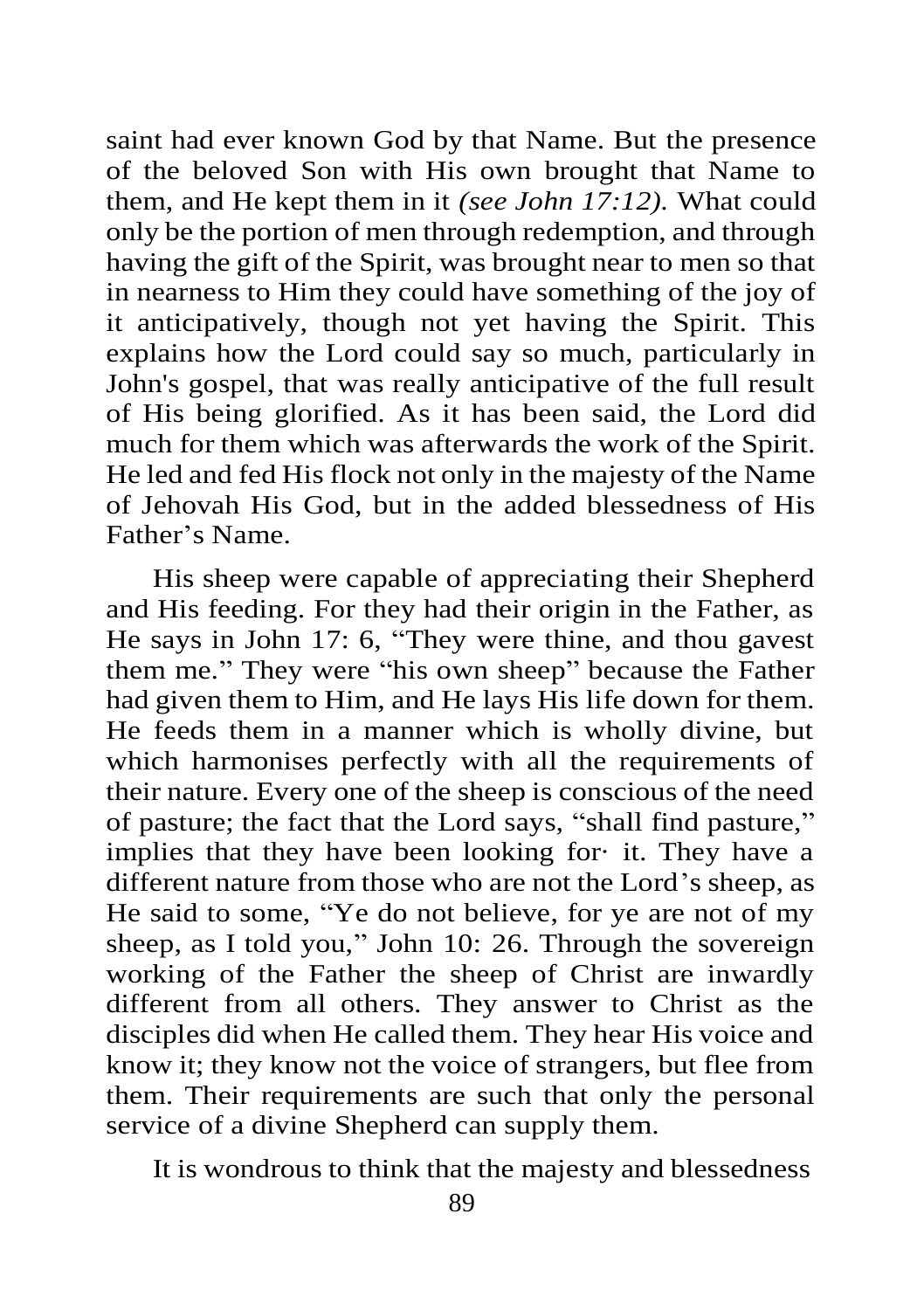of the Name of His God and Father gives character to His feeding His flock. We should perhaps hardly have thought of bringing that into His Shepherd service, but Micah 5: 4 suggests it. We need not be surprised that it is so when we remember that He said, "I know those .that are mine, and am known of those that, are mine, as the Father knows me, and I know the Father," John 10: 14, 15. He feeds His flock in the blessedness of His Father's Name so that they may know the love of the Father to His Son, and know that they are loved in Him. We have to grow up to it by His feeding: none other than Himself could make it known to us; "For all things which I have heard of my Father I have made known to you." "All things that the Father has are mine; on account of this I have said that he (the Comforter) receives of mine and shall announce it to you." "The words which thou hast given me I have given them, and they have received them, and have known truly that I came out from thee, and have believed that thou sentest me." These words show how the Son identifies His own with Himself, and He feeds them by His words into the blessedness which He knows so well.

What a comfort that Micah 5: 4 adds, "and they shall abide"! "Abide" is a characteristic word of John's writings, occurring about 40 times in his gospel and about 20 times in his first epistle. The sheep are brought into what is permanent. "My sheep hear my voice, and I know them, and they follow me; and I give them life eternal, and they shall never perish, and no one shall seize them out of my hand. My Father who has given them to me is greater than all, and no one can seize out of the hand of my Father. I and the Father are one" "John 10: 27-30. Those whom He feeds have the abiding consciousness of this; their blessedness is in Christ and in the Father's love.

"For now shall he be great even unto the ends of the earth."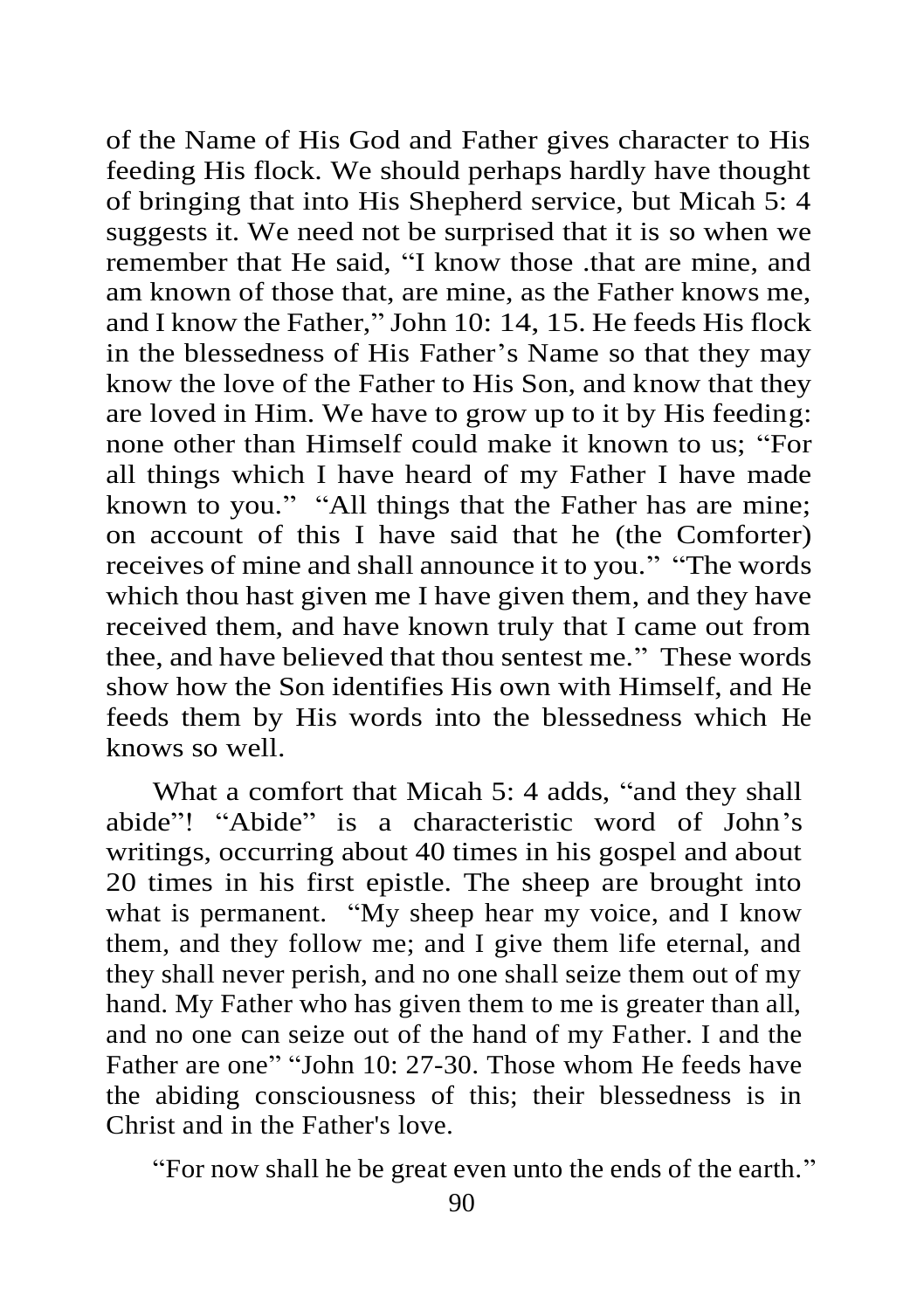This verse extends the greatness of Christ far beyond Israel. At the present time it links with, "And I have other sheep which are not of this fold: those also I must bring, and they shall hear my voice; and there shall be one flock, one shepherd," (John 10: 16). "And this man shall be peace," *v.* 5. It is not here that He makes peace, or gives peace, but He Himself is peace. The force of this seems to be that *before* the enemies are dealt with Christ Himself becomes peace to those who know Him. Wherever He comes peace comes; it was so in John 20. There is not an anxious thought or a fear in the heart of Christ, and He says, "These things have I spoken to you that in me ye might have peace," and this was after telling them that those who killed them would think to render service to God! Peace is as much for us in Christ as righteousness or salvation. Before the prophet speaks of the Assyrian coming he gives this blessed word "and this man shall be peace." It is what He is at this very moment; it is there in Him for all His own. In the Scripture before us it is given to qualify the flock to meet the Assyrian, who in the prophets is the last enemy to come up against Jerusalem – Daniel's "king of the north." \* I believe that Assyria as a type represents the violence of men against God and His Anointed; Babylon represents corrupting influences. So that the two original characters of evil – violence and corruption – will be headed up in Babylon and Assyria. Babylon will be destroyed before Assyria. · There can be no doubt that violence will specially mark the closing period of this age. The beast makes war with the saints and overcomes them (Rev. I3: 7). At the present time the Assyrian represents what is definitely opposed to God and to His people, which would take an active form if not restrained by God. But in the meantime, before God deals with it in judgment He meets it in a remarkable way.

\**Except that the forces of "the uttermost north" will come down into the land of Israel when they are at last dwelling in safety (Ezekiel 38, 39) – Ed.*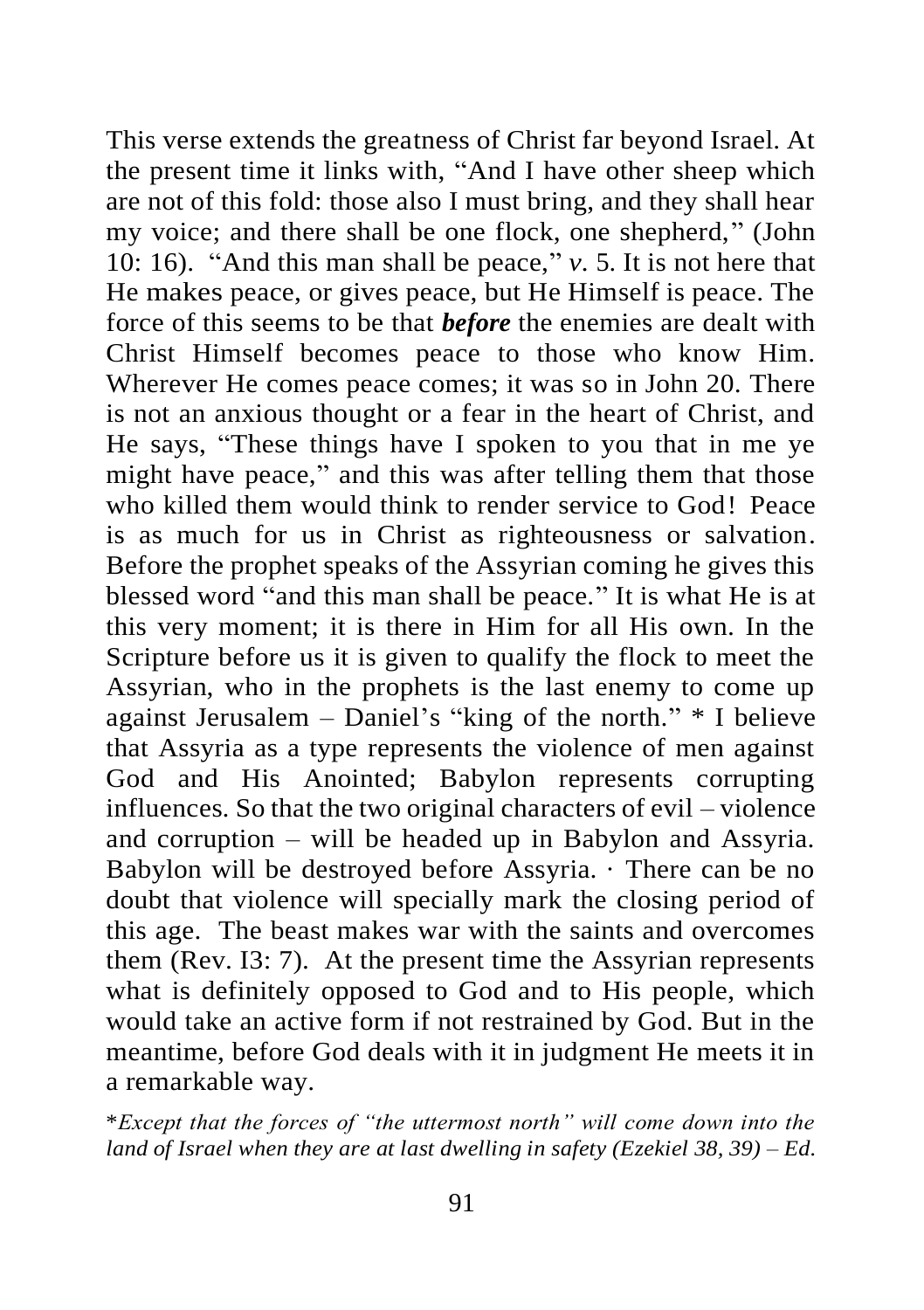"Then shall we raise against him seven shepherds, and eight princes of men," *v.* 5. This is a very beautiful touch. The enemy is to be met by shepherds and princes (literally, anointed ones). That is, he is to be met by those who have taken character from Christ, who appears so definitely in this book as the Shepherd. "Princes of men" are those who can move in the dignity of the anointing. Such are God's great power against the Assyrian. It is in keeping with God's design, made known elsewhere *(Psalm 8:2),* to still the enemy and the avenger by the praises of babes and sucklings. God meets the violence of men by the Spirit of Christ; let us ever remember this.

Then the remnant of Jacob gets an extended mission as dew from Jehovah, as showers upon the grass, *v.* 7. They will go out to bring the refreshment of what Jehovah is to many peoples. It is a gentle influence, corresponding in character with the personal service of Christ, but carried on by His Jewish brethren far and wide in the Gentile world. It is to be noticed that it is the persons themselves who are the dew and the showers. They are personally permeated with what they have been fed upon by their Shepherd, so that wherever they go there is dew and rain. It is not what they say, but what they are, which brings the divine refreshing. It does not wait for some change in man. It is just itself, and it falls with subduing power wherever it goes. This is the place and abiding service of the saints to-day; we may not have gift or great human ability of any kind, but we can be true to what we are as having the Spirit of Christ. People will be tested by how they regard it, just as the presence of Christ's brethren will test all the nations in a coming day; see Matthew 25: 31-46.

But there is another and a very solemn side. The dew of grace rejected becomes a lion. The remnant of Jacob will have this character also. They will destroy their enemies, as many scriptures show. This is because they can only have their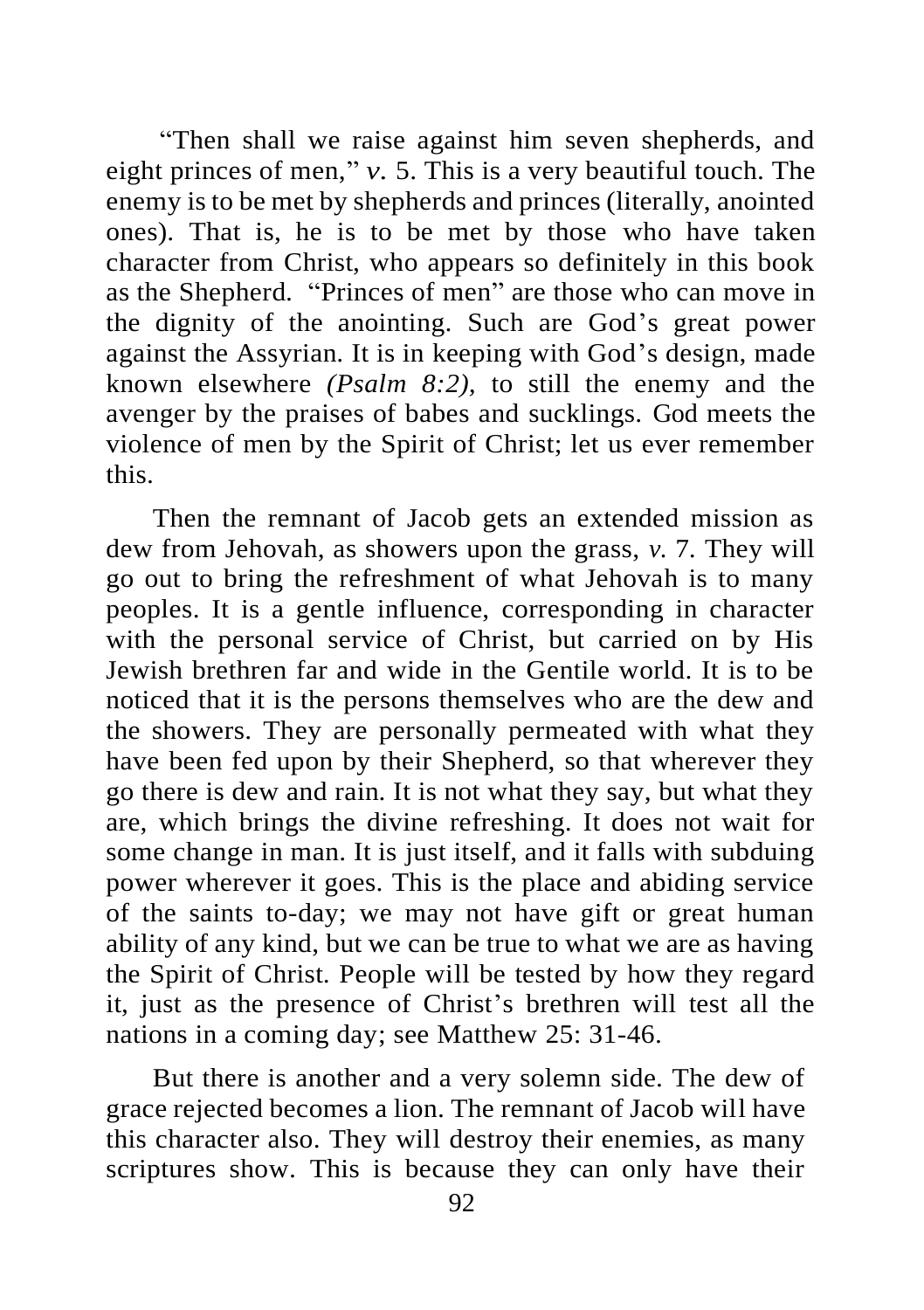promised portion on earth by the destruction of. those opposed to them. Hence they pray for this in various Psalms, which is sometimes a difficulty to those who do not understand the differences between an earthly people and those called to heavenly blessing. The partakers of the heavenly calling know that they are going to be caught up to meet the Lord in the air, to be for ever with Him. But the portion of an earthly people can only be secured to them by their enemies being destroyed. *Our* enemies are spiritual· enemies, and they have to be destroyed by spiritual power and spiritual weapons. Human or natural strength is of no avail in this conflict, nor, indeed, will it be in Israel's battles. They will have to prevail by divine power alone.

*Extracted from summaries of Bible readings with C.A. Coates at Teignmouth between 1940 and 1943.*

## **POETIC PAGES**

## **Around a Table**

Around a table, not a tomb, He willed our gathering-place to be; When going to prepare our home, Our Saviour said – "Remember Me."

We kneel around no sculptured stone, Marking the place where Jesus lay; Empty the tomb, the angels gone, The stone for ever rolled away.

Nay! sculptured stones are for the dead! Thy three dark days of death are o'er; Thou art the Life, our living Head, Our living light for evermore!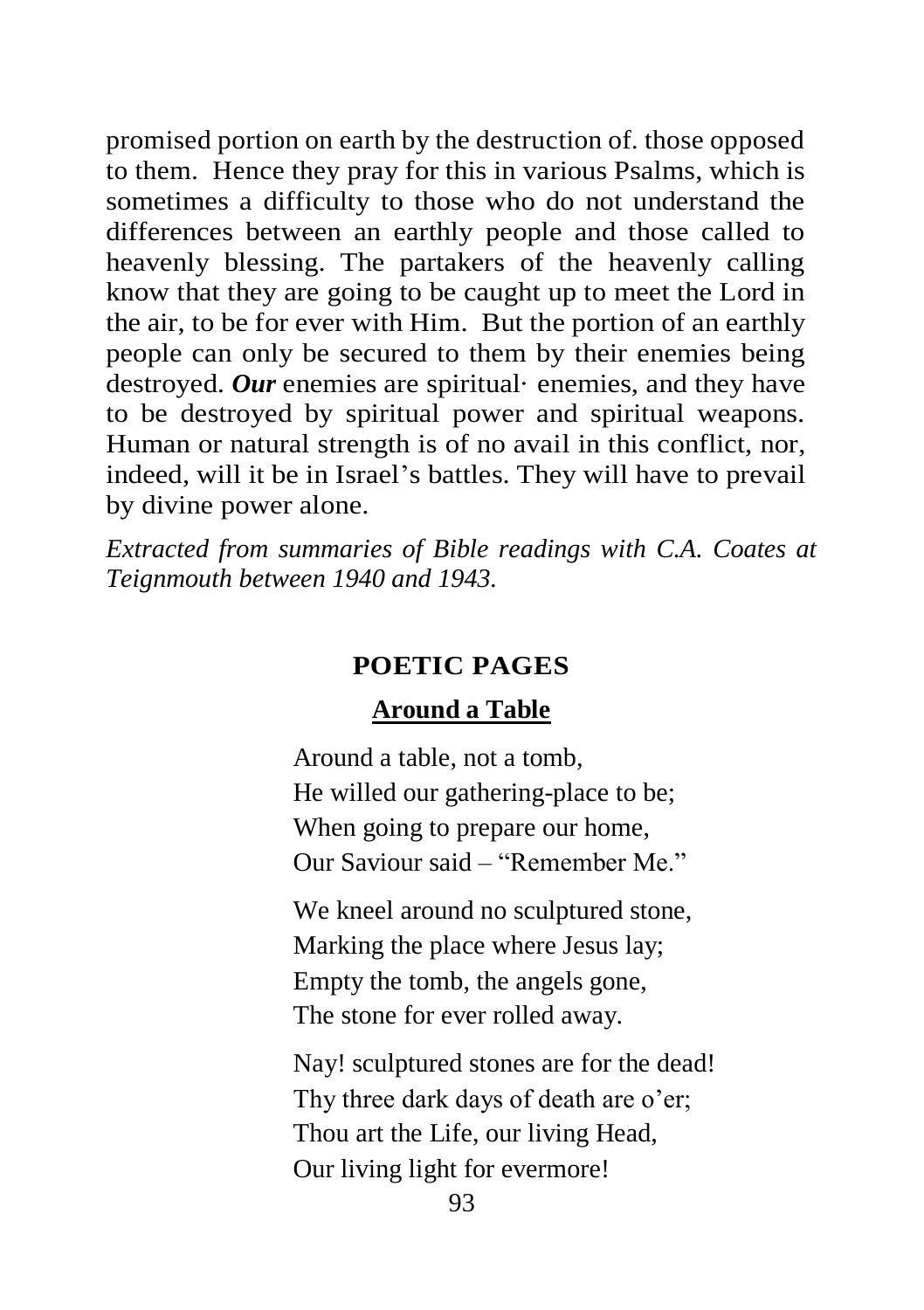Of no fond relics, sadly dear, O Master! are Thine own possessed: The crown of thorns, the cross, the spear, The purple robe, the seamless vest.

Nay, relics are for those who mourn The memory of an absent friend; Not absent Thou, nor we forlorn! "With you each day until the end!"

Thus round Thy table, not Thy tomb, We keep The sacred feast with Thee; Until within the Father's home Our endless gathering-place will be.

*Elizabeth Charles.*

## **The Unchangeable God**

We praise Thee, O God, that Thou never dost change; For ever the Same, in Thy greatness Thy range Is far above nations and devils to reach, Thy wisdom and knowledge beyond man to teach.

His glory Jehovah to no-one will give; The nations e'er long He will sift with His sieve; His purposes sure they can never defeat; His ways shall His counsels in all things complete.

In righteousness, holiness, mercy and love Thy nature and attributes soar far above The scope of our minds to search out or embrace, Except as Thy Son has revealed it for faith.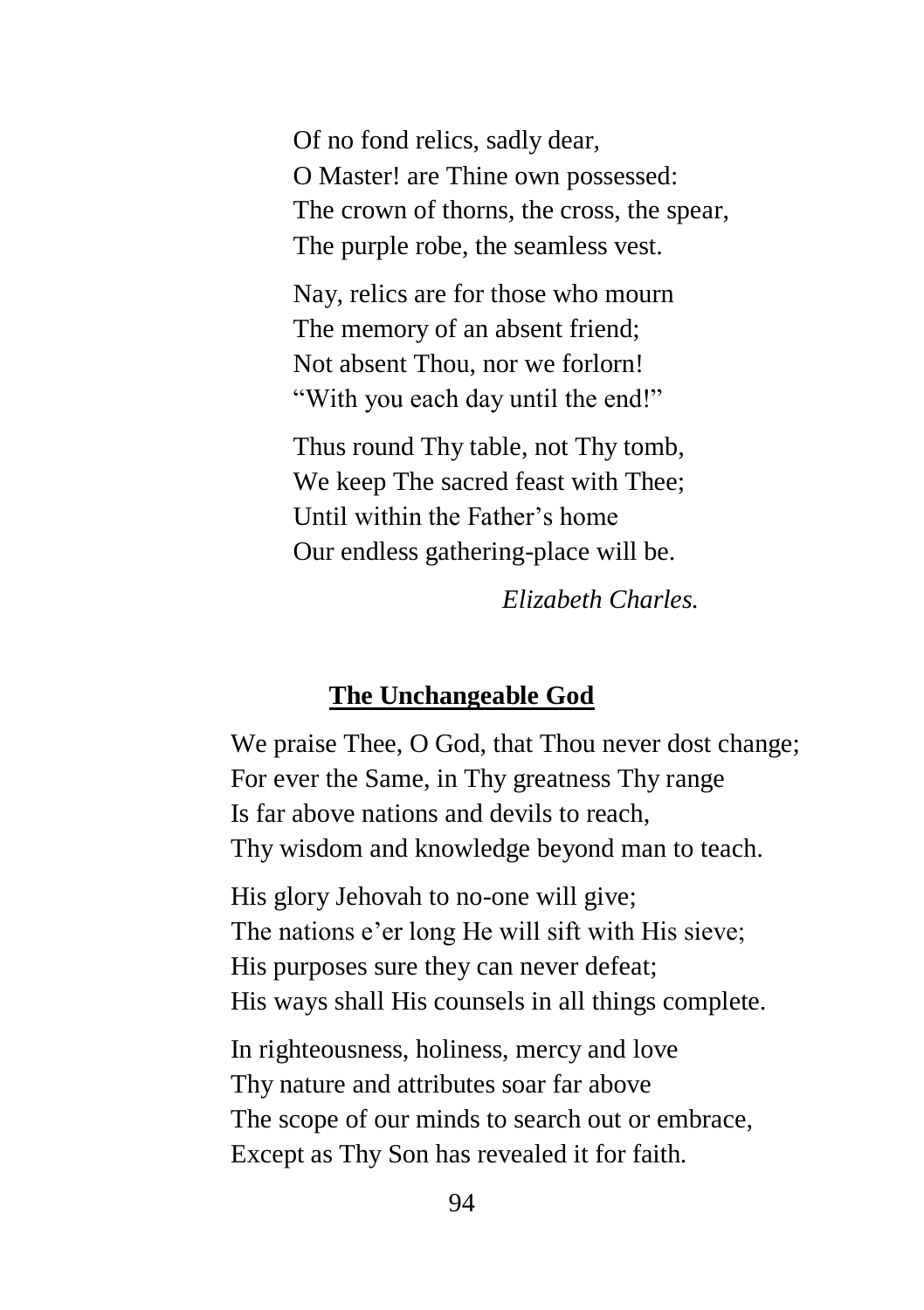We praise Thee for Him, who continues the Same Through yesterday, now and the ages to come; In Whom all Thy fulness was here pleased to dwell, In words, works and ways Thine own glory to tell.

And where like His cross was Thy glory displayed, When Thou upon Him our iniquities laid? He only could yield what we never could pay When there He restored what He took not away.

Our God, we rejoice that the claims of Thy throne Were thoroughly met when He suffered alone; For mercy and truth both were met in that place, And righteousness able with peace to embrace.

But Thou by Thy glory hast raised Thine own Son, Declaring Thy pleasure in all He has done, Then lifting Him up to Thy right hand above, Displaying in Jesus Thy glory and love.

Our Father, we wonder at ways such as Thine, Untraceable, showing Thy wisdom divine; Bright glories they bring, that redound to Thy Name, Yet when all is done Thou art ever the Same.

Let all rise in worship to God ever blest,

Who works that, as sons, we should share in His rest. To Him, of Whom, through Whom, and for Whom alone Are all things, be glory for ever. Amen.

> *G.S.B. 6 th August, 2017.*